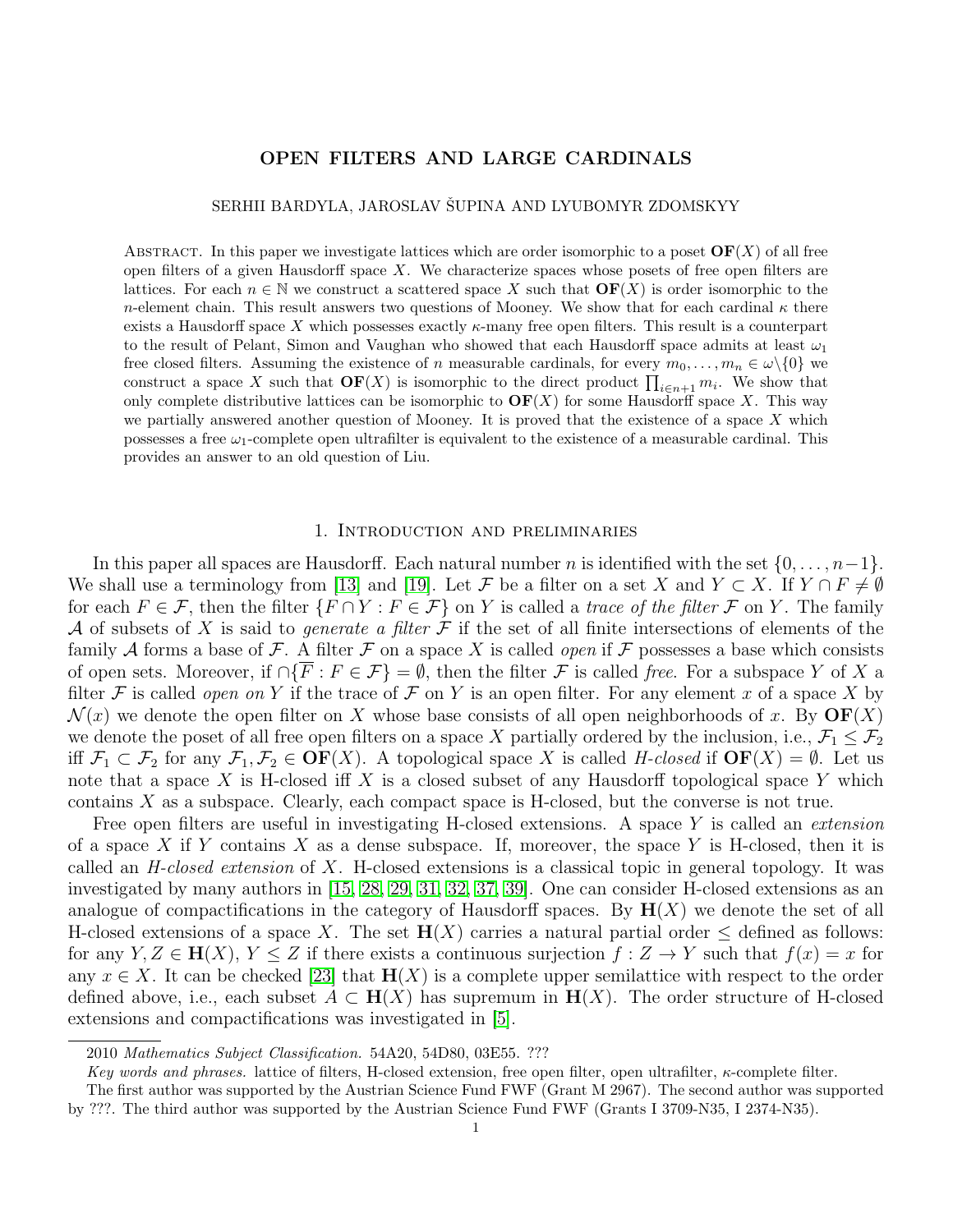Free closed filters on topological spaces were investigated by Pelant, Simon and Vaughan [\[27\]](#page-20-10). In particular, they showed that every Hausdorff (Tychonoff, resp.) non-compact space admits at least  $\omega_1$  ( $\omega_2$ , resp.) free closed filters. Also, they constructed a  $T_1$  space which has exactly one free closed ultrafilter and made a call for investigating other types of free filters on topological spaces. In particular, they asked about the smallest possible non-zero number of free open filters on a given Hausdorff space. In [\[23\]](#page-20-9) Mooney constructed a space X admitting a unique free open filter and this way answered the question of Pelant, Simon and Vaughan. Note that the Mooney space  $X$  admits a unique extension  $Y$ . Moreover, Y is H-closed and  $Y \setminus X$  is singleton. Also, he showed that for each Bell number<sup>[1](#page-1-0)</sup>  $B(n)$  there exists a space X such that  $|\mathbf{H}(X)| = B(n)$ . This motivated Mooney to ask the following questions:

<span id="page-1-1"></span>**Question 1** ([\[23,](#page-20-9) Question 6.8]). Is there a space with exactly three H-closed extensions? Four? Other non-Bell numbers?

<span id="page-1-2"></span>**Question 2** ([\[23,](#page-20-9) Question 6.9]). Is there a space with two one-point H-closed extensions and no other H-closed extensions?

<span id="page-1-3"></span>Question 3 ([\[23,](#page-20-9) Question 6.11]). Characterize all complete upper semilattices S for which there is a space X such that  $S = H(X)$ .

An open filter F on a space X is called an *open ultrafilter* if for any open set  $U \subset X$  such that  $U \notin \mathcal{F}$  there exists  $F \in \mathcal{F}$  such that  $F \cap U = \emptyset$ . Open ultrafilters were characterized by Mooney [\[24\]](#page-20-11). Namely, an open filter  $\mathcal F$  an a space X is an open ultrafilter if and only if  $\mathcal F$  satisfies the following two conditions:

- $\mathcal F$  contains all open dense subspaces of  $X$ ;
- if  $F = A \cup B$  is an element of F, where the sets A, B are open and disjoint, then either  $A \in \mathcal{F}$ or  $B \in \mathcal{F}$ .

For a subspace Y of X a filter  $\mathcal F$  on X is called an *open ultrafilter on* Y, if the trace of  $\mathcal F$  on Y is an open ultrafilter. Note that if some open filter F contains an open ultrafilter U, then  $\mathcal{F} = \mathcal{U}$ . The Axiom of Choice implies that every open filter is contained in some open ultrafilter. Free open ultrafilters were investigated in [\[4,](#page-19-1) [20,](#page-20-12) [24,](#page-20-11) [34,](#page-20-13) [35\]](#page-20-14). In particular, Carson and Porter [\[4\]](#page-19-1) applied open ultrafilters to the study of maximal points and lower topologies in the poset of Hausdorff topologies on a given set. Open ultrafilters naturally appears in Cech-Stone compactifications of Tychonoff spaces. Namely, a known result of van Douwen  $[6]$  states that if X a non-pseudocompact Tychonoff space with a countable  $\pi$ -base, then  $\beta(X) \setminus X$  contains a remote point, i.e., there exists  $y \in \beta(X) \setminus X$  such that y is not in the closure of any nowhere dense subset of  $X$ . Using characterization of Mooney and the density of X in  $\beta(X)$ , one can check that a point  $y \in \beta(X) \setminus X$  is remote if and only if the trace of  $\mathcal{N}(y)$  on X is an open ultrafilter. See [\[2,](#page-19-3) [7,](#page-20-15) [9,](#page-20-16) [10,](#page-20-17) [11,](#page-20-18) [12,](#page-20-19) [38,](#page-20-20) [40\]](#page-20-21) for more about remote points and their applications to non-homogeneity and butterfly points of Cech-Stone compactifications. The set of all free open ultrafilters on a space X is denoted by  $U(X)$ . Recall that a filter F is called *κ*-complete if for any  $\lambda \in \kappa$  and subfamily  $\{F_{\alpha}: \alpha \in \lambda\} \subset \mathcal{F}$  the set  $\cap_{\alpha \in \lambda} F_{\alpha}$  belongs to  $\mathcal{F}$ . The following old question belongs to Liu.

<span id="page-1-4"></span>**Question 4** ([\[20,](#page-20-12) Remark 3.12]). Does there exist in ZFC a space X which possesses a free  $\omega_1$ -complete open ultrafilter?

In this paper we characterize spaces whose posets of free open filters are lattices. For each  $n \in \mathbb{N}$ we construct a scattered space X such that  $\mathbf{OF}(X)$  is order isomorphic to the *n*-element chain. This way we give an affirmative answer to questions [1](#page-1-1) and [2.](#page-1-2) We show that for each cardinal  $\kappa$  there exists

<span id="page-1-0"></span><sup>&</sup>lt;sup>1</sup> for a positive integer n the Bell number  $B(n)$  is equal to the number of equivalence relations on an n-element set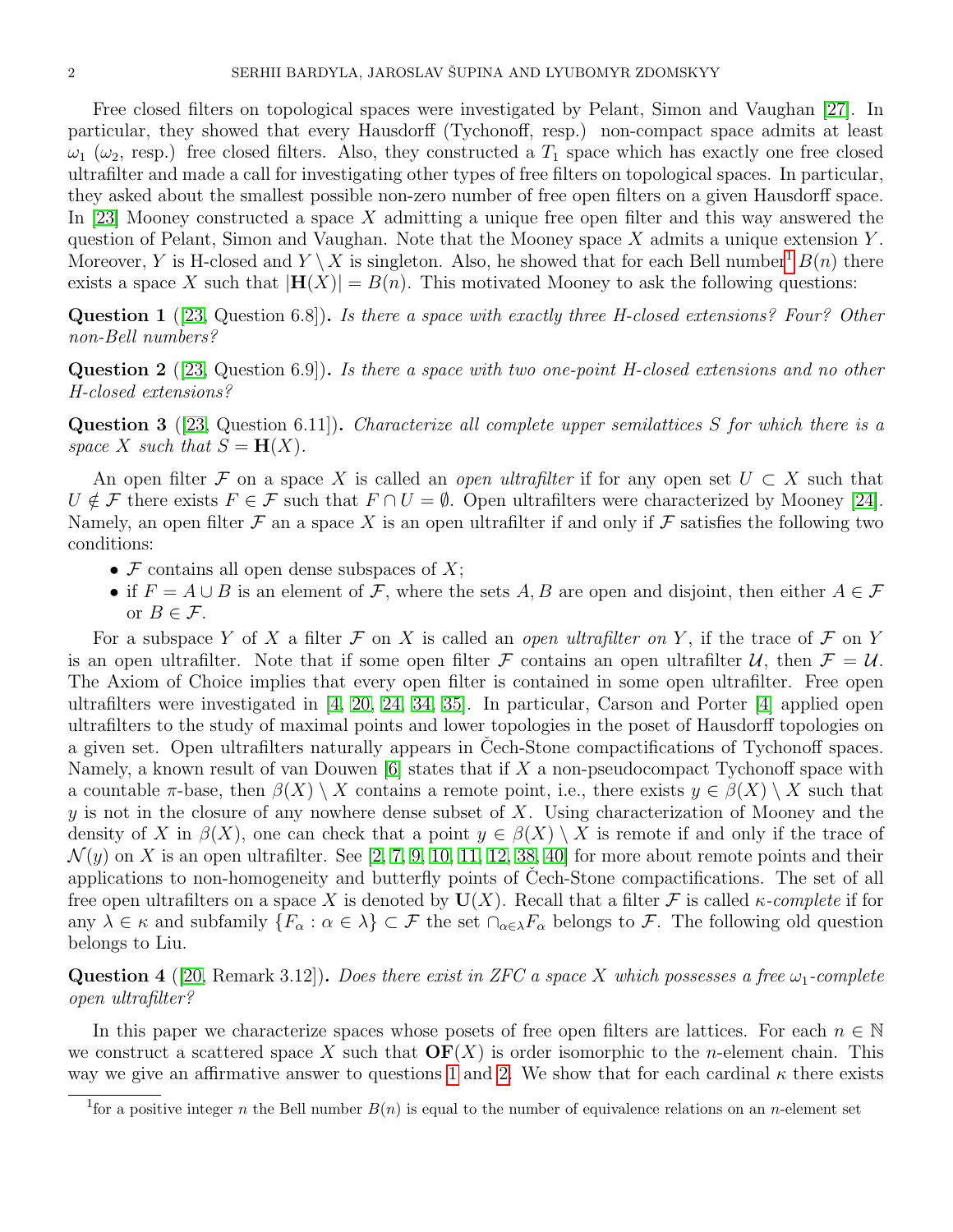a Hausdorff space X which possesses exactly  $\kappa$ -many free open filters. This result is a counterpart to the results of Pelant, Simon and Vaughan. Assuming the existence of  $n$  measurable cardinals, for every  $\prod_{i\in n+1} m_i$ . We show that only complete distributive lattices can be isomorphic to  $\mathbf{OF}(X)$  for some  $m_0, \ldots, m_n \in \omega \setminus \{0\}$  we construct a space X such that  $\mathbf{OF}(X)$  is isomorphic to the direct product Hausdorff space  $X$ . This sheds some light on Question [3.](#page-1-3) It is proved that the existence of a space X which possesses a free  $\omega_1$ -complete open ultrafilter is equivalent to the existence of a measurable cardinal. This way we explicitly answer Question [4.](#page-1-4)

### 2. General facts about the poset of free open filters on a given space

In this section we investigate properties of a poset  $\mathbf{OF}(X)$ . A space X is called *locally H-closed* if for each  $x \in X$  there exists an open neighborhood U of x such that  $\overline{U}$  is H-closed. Next we recall two well-known H-closed extensions which will be useful later on.

By [\[28\]](#page-20-3), for each locally H-closed non-H-closed space X the poset  $H(X)$  contains the infimum, which now is called the Obreanu-Porter extension  $OP(X)$  [\[16\]](#page-20-22). The extension  $OP(X)$  has a singleton remainder y and open neighborhood base  $\mathcal{B}(y)$  at y consists of the sets  $\{y\} \cup X \setminus K$ , where K runs over H-closed subspaces of X. It is worth to note that the open filter  $\mathcal{F}_{\text{inf}}$  on X generated by the family  $\{X \setminus K : K \text{ is an H-closed subspace of } X\}$  is the infimum of the poset  $\mathbf{OF}(X)$ .

Following [\[29\]](#page-20-4), the Katetov extension  $K(X)$  of a space X is the set

 $X \cup {\mathcal{F} : \mathcal{F}$  is a free open ultrafilter on  $X$ }

endowed with the topology  $\tau$  which satisfies the following conditions:

• X is an open subspace of  $(K(X), \tau)$ ;

• open neighborhood base at  $\mathcal{F} \in K(X) \setminus X$  consists of the sets  $\{\mathcal{F}\} \cup F$ , where  $F \in \mathcal{F}$  is open. For any space X, the Katetov extension  $K(X)$  is the supremum of  $H(X)$  and it can be considered as a generalization of the Cech-Stone compactification (see  $[29]$  or  $[31]$  for more details). A topological space X is called *almost H-closed* if it admits a unique free open ultrafilter.

The following lemma is a consequence of Theorem 4.1 from [\[15\]](#page-20-2).

<span id="page-2-0"></span>Lemma 2.1. Every almost H-closed space is locally H-closed.

<span id="page-2-1"></span>**Lemma 2.2.** Let X be an almost H-closed space and  $\mathcal T$  be a nonempty subset of  $\text{OF}(X)$ . Then inf  $\mathcal{T} = \cap \mathcal{T}$  and sup  $\mathcal{T}$  is generated by the family  $\cup \mathcal{T}$ .

*Proof.* By the definition of the order on  $\mathbf{OF}(X)$ , to prove that inf  $\mathcal{T} = \cap \mathcal{T}$  it suffices to show that  $\cap \mathcal{T}$ is a free open filter. Since the space  $X$  is almost H-closed, there exists a unique free open ultrafilter  $\mathcal{F}_{\text{sup}}$  which contains every element of  $\mathcal{T}$ . By Lemma [2.1,](#page-2-0) X is locally H-closed. It is easy to check that for every free open filter F on X and H-closed subspace K of X, the set  $X \setminus K \in \mathcal{F}$ . Then, taking into account that X is locally H-closed, the open filter  $\mathcal{F}_{\text{inf}}$  generated by the family  $\{X \setminus K : K \text{ is a H-closed}\}$ subspace of X} is free and coincides with the infimum of the poset  $\mathbf{OF}(X)$ . Hence  $\mathcal{F}_{\text{inf}} \subset \mathcal{F} \subset \mathcal{F}_{\text{sup}}$  for each  $\mathcal{F} \in \mathcal{T}$ . At this point it is clear that  $\cap \mathcal{T}$  is a free filter. To prove that the filter  $\cap \mathcal{T}$  is open fix any  $F \in \cap \mathcal{T}$ . Since the set  $\mathcal{T}$  consists of open filters, for each  $\mathcal{F} \in \mathcal{T}$  there exists an open set  $O_{\mathcal{F}} \in \mathcal{F}$  such that  $O_{\mathcal{F}} \subset F$ . Then  $H = \cup_{\mathcal{F} \in \mathcal{T}} O_{\mathcal{F}}$  is open,  $H \in \cap \mathcal{T}$  and  $H \subset F$ , witnessing that  $\cap \mathcal{T}$  is a free open filter.

Since for each  $\mathcal{F} \in \mathcal{T}, \mathcal{F} \subset \mathcal{F}_{\text{sup}}$ , the family  $\cup \mathcal{T}$  is centered. Let H be a filter generated by the family  $\cup \mathcal{T}$ . Since there exists  $\mathcal{F} \in \mathcal{T}$  such that  $\mathcal{F} \subset \mathcal{H}$  the filter  $\mathcal{H}$  is free. The definition of the order on  $\mathbf{OF}(X)$  implies that to complete the proof it remains to show that the filter H is open. For this fix any  $H \in \mathcal{H}$ . It follows that there exist  $\mathcal{F}_0, \ldots, \mathcal{F}_{n-1} \in \mathcal{T}$  and elements  $F_i \in \mathcal{F}_i$ ,  $i \in n$  such that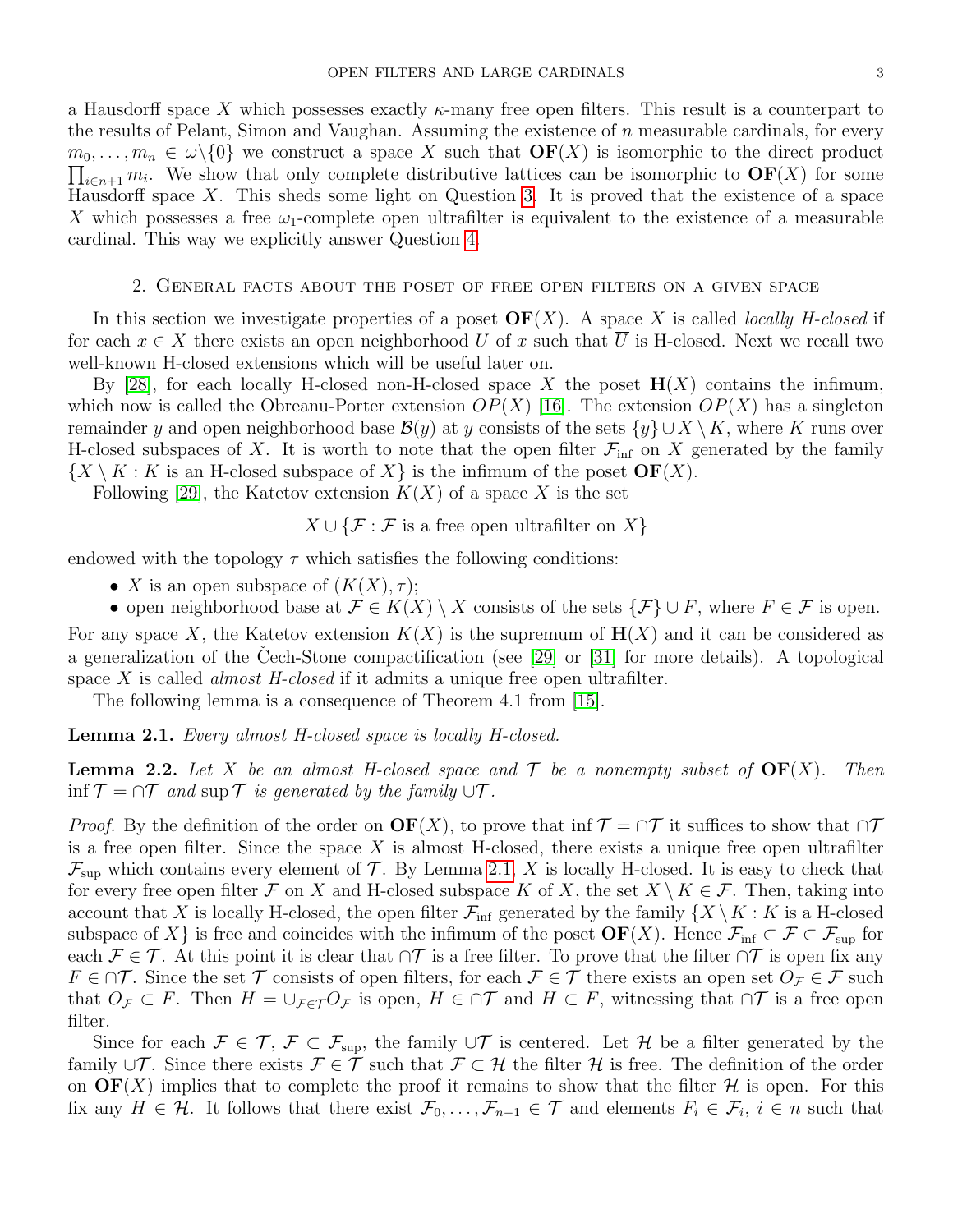$\cap_{i\in n}F_i\subset H$ . Since the filters  $\mathcal{F}_i$ ,  $i\in n$  are open, for every  $i\in n$  there exists an open set  $O_i\in\mathcal{F}_i$  such that  $O_i \subset F_i$ . Observe that the open set  $\cap_{i \in n} O_i \subset H$  belongs to  $\mathcal{H}$ .

A lattice  $(L, \vee, \wedge)$  is called *distributive* if  $x \wedge (y \vee z) = (x \wedge y) \vee (x \wedge z)$ . It is well-known that the latter condition is equivalent to its dual:  $x \vee (y \wedge z) = (x \vee y) \wedge (x \vee z)$ .

<span id="page-3-0"></span>**Theorem 2.3.** For a topological space X the following conditions are equivalent:

- $(1)$  X is almost H-closed;
- (2) the posets  $H(X)$  and  $\mathbf{OF}(X)$  are order isomorphic;
- (3) the poset  $\mathbf{OF}(X)$  is a complete distributive lattice;
- (4) the poset  $\mathbf{OF}(X)$  is a lattice.

*Proof.* (1)⇒(2). Let us show that any proper extension of X has a singleton reminder. To derive a contradiction, assume that Y is an extension of X such that  $Y \setminus X$  contains two distinct points a, b. By Zorn's Lemma, the traces of the filters  $\mathcal{N}(a)$  and  $\mathcal{N}(b)$  on X can be enlarged to open ultrafilters  $\mathcal{F}_a$ and  $\mathcal{F}_b$ , respectively. Since the space Y is Hausdorff, there exists  $U_a \in \mathcal{N}(a)$  and  $U_b \in \mathcal{N}(b)$  such that  $U_a \cap U_b = \emptyset$ . Therefore the filters  $\mathcal{F}_a$  and  $\mathcal{F}_b$  are distinct which contradicts to the almost H-closedness of X. Define  $\phi : \mathbf{H}(X) \to \mathbf{OF}(X)$  by  $\phi(Y) = \mathcal{F}_y$  where  $Y \setminus X = \{y\}$  and  $\mathcal{F}_y$  is the trace of the filter  $\mathcal{N}(y)$  on X. Clearly, the filter  $\mathcal{F}_y$  is open and free, witnessing that the map  $\phi$  is well-defined. At this point it is straightforward to check that  $\phi$  is an injective order homomorphism between posets  $\mathbf{H}(X)$ and  $\mathbf{OF}(X)$ . Fix any free open filter F on X. Let  $\tau$  be the topology on the set  $X \cup {\{\mathcal{F}\}}$  which satisfies the following conditions:

• X is an open subspace of  $(X \cup {\mathcal{F}}, \tau);$ 

• the family  $\{ \{ \mathcal{F} \} \cup F : F \in \mathcal{F} \text{ and } F \text{ is open} \}$  forms a base at  $\mathcal{F}$ .

Then  $Y = (X \cup {\mathcal{F}}, \tau) \in H(X)$  and  $\phi(Y) = \mathcal{F}$  which implies that the map  $\phi$  is surjective.

 $(2) \Rightarrow (1)$ . Assume that the space X possesses two distinct free open ultrafilters  $\mathcal{F}_1$ ,  $\mathcal{F}_2$ . Then there exist  $F_1 \in \mathcal{F}_1$  and  $F_2 \in \mathcal{F}_2$  such that  $F_1 \cap F_2 = \emptyset$ . It follows that there exists no open filter  $\mathcal{H}$  on X such that  $\mathcal{F}_1 \subset \mathcal{H}$  and  $\mathcal{F}_2 \subset \mathcal{H}$ . Consequently, the poset  $\mathbf{OF}(X)$  does not have a supremum. On the other hand, the Katetov extension  $K(X)$  is the supremum of  $\mathbf{H}(X)$  (see [\[29\]](#page-20-4)). Hence the posets  $\mathbf{OF}(X)$  and  $H(X)$  cannot be order isomorphic.

 $(2) \Rightarrow (3)$ . Since  $(1) \Leftrightarrow (2)$  the space X is almost H-closed. Lemma [2.1](#page-2-0) implies that X is locally H-closed. By the previous arguments, we have that each H-closed extension of  $X$  has a singleton remainder. Proposition 1 from [\[16\]](#page-20-22) provides that the set of all H-closed extensions with a singleton remainder of a space X forms a complete sublattice of  $H(X)$ . Hence the lattice  $\mathbf{OF}(X)$  is complete. Consider any free open filters F, G, H on X. Lemma [2.2](#page-2-1) implies that the filter  $\mathcal{F} \wedge (\mathcal{G} \vee \mathcal{H})$  is generated by the family  $\mathcal{A} = \{F \cup (G \cap H) : F \in \mathcal{F}, G \in \mathcal{G}, H \in \mathcal{H}\}\$ , and the filter  $(\mathcal{F} \wedge \mathcal{G}) \vee (\mathcal{F} \wedge \mathcal{H})$  is generated by the family  $\mathcal{B} = \{(F \cup G) \cap (F \cup H) : F \in \mathcal{F}, G \in \mathcal{G}, H \in \mathcal{H}\}\)$ . Obviously,  $\mathcal{A} = \mathcal{B}$  witnessing that the lattice  $\mathbf{OF}(X)$  is distributive.

The implication  $(3) \Rightarrow (4)$  is trivial.

 $(4) \Rightarrow (1)$ . Assume that  $\mathbf{OF}(X)$  is a nonempty lattice and nonetheless X admits two distinct free open ultrafilters  $\mathcal{F}_1, \mathcal{F}_2$ . Then there exists  $F_1 \in \mathcal{F}_1$  and  $F_2 \in \mathcal{F}_2$  such that  $F_1 \cap F_2 = \emptyset$ . Since  $\mathbf{OF}(X)$  is a lattice there exists a filter  $\mathcal{G} \in \mathrm{OF}(X)$  such that  $\mathcal{G} = \max\{\mathcal{F}_1,\mathcal{F}_2\}$ . It follows that  ${F_1, F_2} \subset F_1 \cup F_2 \subset \mathcal{G}$ , which implies a contradiction.

Recall that a lattice is distributive if and only if it does not contain as a sublattice the following two lattices: here we need some pictures!

The latter fact and Theorem [2.3](#page-3-0) imply the following corollary which sheds some light on Question [3.](#page-1-3)

<span id="page-3-1"></span>**Corollary 2.4.** There exist finite lattices which cannot be isomorphic to  $\text{OF}(X)$  for any space X.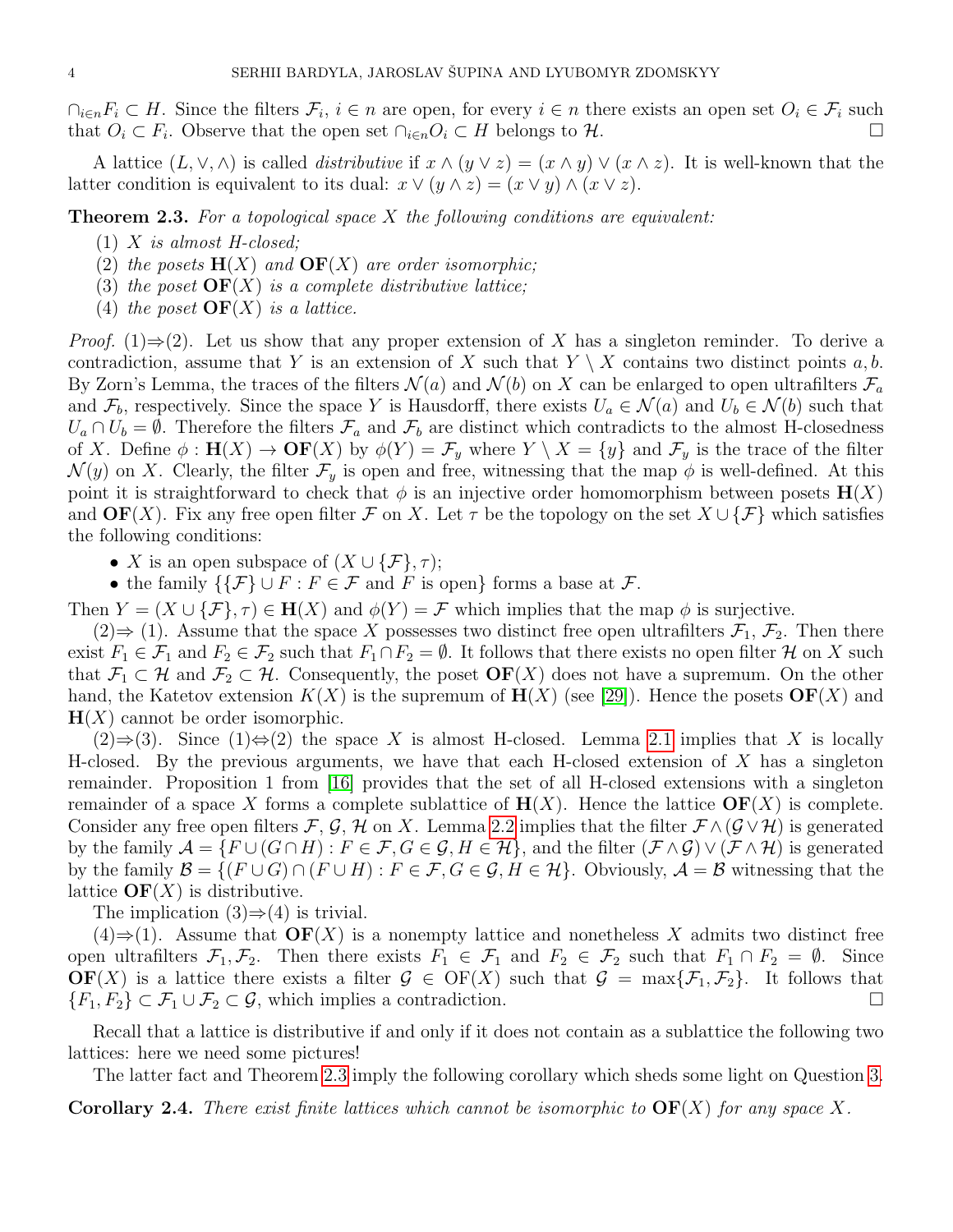Corollary [2.4](#page-3-1) implies the following natural problem, which will be studied in the next sections.

<span id="page-4-1"></span>**Problem 2.5.** Characterise finite lattices which can be represented as the lattice  $\mathbf{OF}(X)$  for some Hausdorff space X.

<span id="page-4-0"></span>**Lemma 2.6.** Let X be an almost H-closed space and  $\mathcal{F}_1, \mathcal{F}_2 \in \mathbf{OF}(X)$ . Then  $\mathrm{Int}(F) \in \mathcal{F}_2$  for each  $F \in \mathcal{F}_1$ .

*Proof.* Let  $\mathcal{F}_{\text{sup}}$  and  $\mathcal{F}_{\text{inf}}$  be the supremum and infimum, respectively, of the lattice  $\text{OF}(X)$ . Note that for any open filter F on X,  $\overline{F} \in \mathcal{F}$  if and only if Int( $\overline{F}$ )  $\in \mathcal{F}$ . Taking into account the latter argument and the fact that  $\mathcal{F}_{\text{inf}}$  is the infimum of  $\text{OF}(X)$ , it suffices to check that for each  $F \in \mathcal{F}_{\text{sup}}$ ,  $\overline{F} \in \mathcal{F}_{\text{inf}}$ . To derive a contradiction, assume that there exists  $F \in \mathcal{F}_{\text{sup}}$  such that  $\overline{F} \notin \mathcal{F}_{\text{inf}}$ . It follows that for each  $H \in \mathcal{F}_{\text{inf}}$  the set  $H \setminus \overline{F}$  is nonempty. Then the family  $\{H \setminus \overline{F} : H \in \mathcal{F}_{\text{inf}}\}$  forms a base of some free open filter on X which is not contained in the filter  $\mathcal{F}_{\text{sup}}$ . The obtained contradiction completes the proof of the lemma.  $\Box$ 

<span id="page-4-2"></span>**Corollary 2.7.** If X is an almost H-closed space and U is a unique free open ultrafilter on X, then the infimum of  $\mathbf{OF}(X)$  is generated by the family  $\{\text{Int}(U) : U \in \mathcal{U}\}.$ 

*Proof.* Clearly, the filter W generated by the family  $\{\text{Int}(\overline{U}) : U \in \mathcal{U}\}\$ is an open filter. Note that for each  $U \in \mathcal{U}, \overline{U} = \overline{\text{Int}(\overline{U})}$ . Since the filter  $\mathcal U$  is free, the filter W is free as well. Lemma [2.6](#page-4-0) provides that the filter W is contained in any other free open filter on X. Hence W is the infimum of  $\mathbf{OF}(X)$ .  $\Box$ 

**Lemma 2.8.** Let F, H be two distinct free open filters on an almost H-closed space X such that  $\mathcal{F} \subset \mathcal{H}$ and there exists no open filter G satisfying  $\mathcal{F} \subsetneq \mathcal{G} \subsetneq \mathcal{H}$ . Let P be any open set which belongs to  $\mathcal{H} \setminus \mathcal{F}$ . By  $\mathcal{T}_P$  we denote the filter generated by the family  $\{F \cap (\overline{P} \setminus P) : F \in \mathcal{F}\}\$ . Then the following statements hold:

- (1) the filter H is generated by the family  $\mathcal{F} \cup \{P\}$ ;
- (2) the filter F is generated by the family  $\{T \cup H : T \in \mathcal{T}_P \text{ and } H \in \mathcal{H}\};$
- (3) the filter  $\mathcal{T}_P$  is an open ultrafilter on  $\overline{P} \setminus P$ ;
- (4) the filter  $\mathcal{T}_P$  is generated by the family  $\{F \cap (\overline{H} \setminus P) : F \in \mathcal{F}, H \in \mathcal{H}\};$
- (5) the filter  $\mathcal{T}_P$  is generated by the family  $\{F \cap (\overline{H} \setminus H) : F \in \mathcal{F}, P \supset H \in \mathcal{H}\};$
- (6) if for any open filter G on X the inclusion  $\mathcal{F} \subsetneq \mathcal{G}$  implies that  $\mathcal{H} \subset \mathcal{G}$ , then F is generated by the family  $\{U \subset X : U$  is open and  $U \cap (\overline{P} \setminus P) \in \mathcal{T}_P\}.$

*Proof.* 1. Observe that the filter G generated by the family  $\mathcal{F} \cup \{P\}$  is open and satisfies  $\mathcal{F} \subset \mathcal{G} \subset \mathcal{H}$ which implies that either  $\mathcal{G} = \mathcal{F}$  or  $\mathcal{G} = \mathcal{H}$ . Since  $P \notin \mathcal{F}$  we deduce that  $\mathcal{G} = \mathcal{H}$ .

2. Let Z be the filter generated by the family  $\{T \cup H : T \in \mathcal{T}_P, H \in \mathcal{H}\}\)$ . Consider any  $Z \in \mathcal{Z}$ . By the definition of Z, there exist  $T \in \mathcal{T}_P$  and  $H \in \mathcal{H}$  such that  $T \cup H \subset Z$ . By item 1, the filter  $\mathcal{H}$  is generated by the family  $\mathcal{F} \cup \{P\}$ . It follows that there exists an element  $F \in \mathcal{F}$  such that  $F \cap P \subset H$ . By Lemma [2.6](#page-4-0) and the definition of  $\mathcal{T}_P$ , there exists  $G \in \mathcal{F}$  such that  $G \subset F$ ,  $G \subset \overline{P}$  and  $G \cap (\overline{P} \setminus P) \subset T$ . The choice of F implies that  $G \cap P \subset F \cap P \subset H$ . Thus,  $G \subset T \cup H \subset Z$  witnessing that  $\mathcal{Z} \subset \mathcal{F}$ .

To show the converse inclusion, fix any  $F \in \mathcal{F}$ . Put  $H = F \cap P \in \mathcal{H}$  and  $T = F \cap (\overline{P} \setminus P) \in \mathcal{T}_P$ . Obviously,  $T \cup H \in \mathcal{Z}$  and  $T \cup H \subset F$  witnessing that  $\mathcal{Z} = \mathcal{F}$ .

3. Since the filter F is open, the filter  $\mathcal{T}_P$  is open on  $\overline{P} \setminus P$ . To derive a contradiction, assume that  $\mathcal{T}_P$  is not an open ultrafilter on  $\overline{P} \setminus P$ . Then the trace of  $\mathcal{T}_P$  on  $\overline{P} \setminus P$  is properly contained in an open filter  $U$  on  $\overline{P} \setminus P$ . It follows that there exists a set  $U \in \mathcal{U} \setminus \mathcal{T}_P$  which is open in  $\overline{P} \setminus P$ . Then there exists an open set  $V \subset X$  such that  $V \cap (\overline{P} \setminus P) = U$ . Let  $W = V \cup P$ . Consider the filter  $\mathcal Z$  generated by the family  $\mathcal{F} \cup \{W\}$ . Since the set W is open we get that  $\mathcal{Z}$  is an open filter. By the definition of  $\mathcal{Z}$ ,  $\mathcal{F}\subsetneq\mathcal{Z}\subsetneq\mathcal{H}$  which implies a contradiction.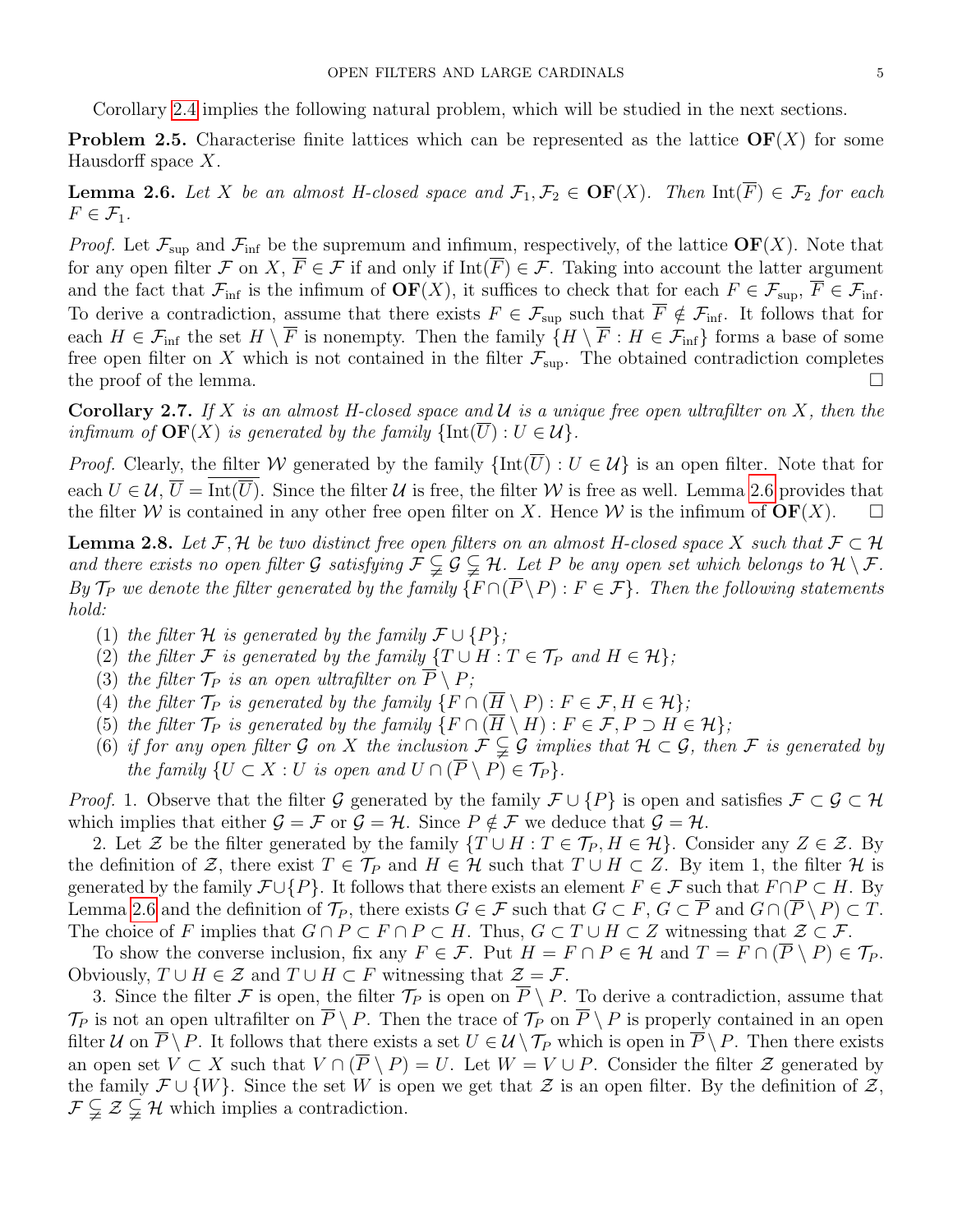4. Since  $P \in \mathcal{H}$ , the filter  $\mathcal Z$  generated by the family  $\{F \cap (\overline{H} \setminus P) : F \in \mathcal F, H \in \mathcal{H}\}$  contains the filter  $\mathcal{T}_P$ . By Statement 3, the filter  $\mathcal{T}_P$  is an open ultrafilter on  $\overline{P} \setminus P$ . So, it suffices to check that the filter Z is open on  $\overline{P} \setminus P$ . For this fix any element  $Z \in \mathcal{Z}$ . With no loss of generality we can assume that  $Z = F \cap (H \setminus P)$  for some open sets  $F \in \mathcal{F}$  and  $P \supset H \in \mathcal{H}$ . Let  $V \in \mathcal{F}$  be any open set such that  $V \subset F$  and  $V \subset \overline{H}$ , which exists by Lemma [2.6.](#page-4-0) Put  $Z_1 = V \cap Z \subset Z$ . The choice of V implies that

$$
Z_1 = V \cap F \cap (\overline{H} \setminus P) = V \cap (\overline{H} \setminus P) = V \cap (\overline{P} \setminus P).
$$

It follows that  $Z_1$  is open in  $\overline{P} \setminus P$  and  $Z_1 \in \mathcal{Z}$ . Thus,  $\mathcal{T}_P$  is generated by the family  $\{F \cap (\overline{H} \setminus P)$ :  $F \in \mathcal{F}, H \in \mathcal{H}\}.$ 

5. Let Z be the filter generated by the family  $\{F \cap (\overline{H} \setminus H) : F \in \mathcal{F}, P \supset H \in \mathcal{H}\}\)$ . Statement 4 implies that  $\mathcal{Z} \subset \mathcal{T}_P$ . Fix any  $T \in \mathcal{T}_P$ . Pick any  $H \in \mathcal{H}$  such that  $H \subset P$  and put  $F = H \cup T$ . By Statement 2, the set F belongs to  $\mathcal F$ . Then the set

$$
Z = F \cap (\overline{H} \setminus H) = (H \cup T) \cap (\overline{H} \setminus H) = T \cap (\overline{H} \setminus H)
$$

belongs to  $\mathcal Z$  and  $Z \subset T$ . Hence  $\mathcal Z = \mathcal T_P$ .

6. Assume that for any open filter G on X the inclusion  $\mathcal{F} \subsetneq \mathcal{G}$  implies that  $\mathcal{H} \subset \mathcal{G}$ . Consider the filter Z which is generated by the family  $\{U \subset X : U$  is open and  $U \cap (\overline{P} \setminus P) \in \mathcal{T}_P\}$ . Obviously the filter Z is open and  $\mathcal{F} \subset \mathcal{Z}$ . If  $\mathcal{Z} \neq \mathcal{F}$ , the assumption of the statement implies that  $\mathcal{H} \subset \mathcal{Z}$ . But this is not possible, since  $P \notin \mathcal{Z}$ . The obtained contradiction provides that  $\mathcal{Z} = \mathcal{F}$ .

#### 3. Linearly ordered finite lattices of free open filters

In what follows ordinals are assumed to carry the discrete topology, if the converse not stated. The Cech-Stone compactification of a space X is denoted by  $\beta(X)$ . For a cardinal  $\kappa$  we shall identify a point  $\alpha \in \kappa \subset \beta(\kappa)$  with the corresponding principal ultrafilter. A space X is called *scattered* if each subspace of X contains an isolated point. A height of a scattered space X is the minimal ordinal  $ht(X)$  such that the  $ht(X)$ -th Cantor-Bendixson derivative of X is empty. Recall that Cantor-Bendixson derivatives of a scattered space X is defined by transfinite induction as follows, where  $X'$  is the set of all limit accumulation? points of  $X$ :

$$
\bullet \; X^0 = X;
$$

• 
$$
X^{\alpha+1} = (X^{\alpha})'
$$
;

•  $X^{\alpha} = \bigcap_{\beta < \alpha} X^{\beta}$ , if  $\alpha$  is limit ordinal.

The set  $X^{\alpha} \setminus X^{\alpha+1}$  is called a *Cantor-Bendixson level* of X and is denoted by  $X^{(\alpha)}$ .

A subset X of a space Y is called *strongly discrete* if there exists a family  $(U_x)_{x\in X}$  of open pairwise disjoint subsets of Y such that  $U_x \cap X = \{x\}$  for every  $x \in X$ . The following lemma is a folklore. Nonetheless, we give an easy proof of it.

<span id="page-5-0"></span>**Lemma 3.1.** Let  $X = \{x_{\alpha}\}_{{\alpha \in \lambda}}$  be a strongly discrete subset of  $\beta(\kappa)$ . Then the space  $\overline{X}$  is homeomorphic to  $\beta(\lambda)$ .

*Proof.* Since the set X is strongly discrete there exists a family  $\{A_\alpha : \alpha \in \lambda\}$  of open pairwise disjoint subsets of  $\beta(\kappa)$  such that  $X \cap A_\alpha = \{x_\alpha\}$  for any  $\alpha \in \lambda$ . Since the space  $\beta(\kappa)$  is zero-dimensional, with no loss of generality we can assume that  $A_{\alpha}$  is closed for each  $\alpha \in \lambda$ . Fix any function  $f: X \to [0,1]$ . Define the function  $f_1 : \kappa \to [0, 1]$  as follows:

$$
f_1(\xi) = \begin{cases} f(x_\alpha), & \text{if } \xi \in A_\alpha \cap \kappa; \\ 0, & \text{if } \xi \in \kappa \setminus (\cup_{\alpha \in \lambda} A_\alpha). \end{cases}
$$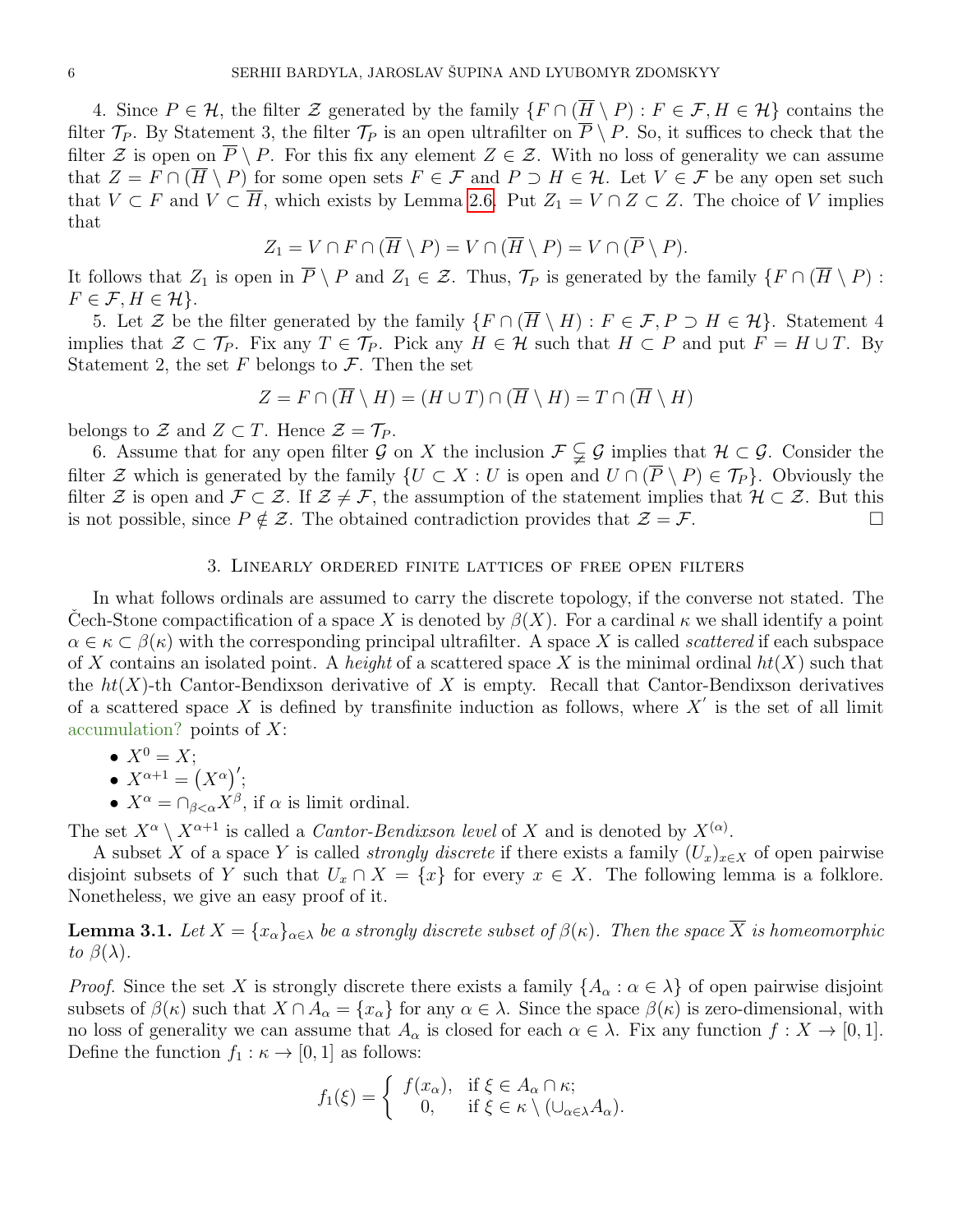By the definition of  $\beta(\kappa)$ , there exists a continuous extension  $\hat{f}_1 : \beta(\kappa) \to [0,1]$  of  $f_1$ . Let  $g = \hat{f}_1|_{\overline{X}}$ . Since  $\hat{f}_1(x_\alpha) = f(x_\alpha)$ , g is a continuous extension of f. Hence every function  $f: X \to [0,1]$  can be extended to a continuous function  $g : \overline{X} \to [0,1]$ . Corollary 3.6.3 from [\[13\]](#page-20-0) implies that  $\overline{X}$  is homeomorphic to  $\beta(X)$ . Since X is a discrete set of cardinality  $\lambda$ , the space  $\overline{X}$  is homeomorphic to  $\beta(\lambda)$ .

Let  $\rho$  be an equivalence relation on a set X. Then for each  $x \in X$  such that  $x \rho y$  iff  $x = y$  we agree to I think "agree to" is redundant. denote the equivalence class  $\{x\}$  simply by x. Recall that for a point x of a space X by  $\mathcal{N}(x)$  we denote the filter generated by open neighborhoods of x. The following scheme was invented by Mooney [\[23\]](#page-20-9) and it will be crucial in constructing almost H-closed spaces with certain properties of their lattices of free open filters.

<span id="page-6-0"></span>**Construction 1.** Let X be a non-H-closed topological space and  $x^*$  be any non-isolated point of X. By U we denote the set of all free open ultrafilters on X. Let  $Y = X \cup U$  endowed with the topology  $\tau$  defined as follows:

- $X$  is an open subspace of  $Y$ ;
- open neighborhood base at a point  $\mathcal{F} \in Y \setminus X$  consists of the sets  $F \cup \{F\}$ , where  $F \in \mathcal{F}$  and  $F$  is open in X.

One can see that Y is homeomorphic to the Katetov extension [\[29\]](#page-20-4) of X. Therefore Y is H-closed.

Consider the Tychonoff product  $Y \times \{0, 1\}$  where the set  $\{0, 1\}$  carries the discrete topology. Let Z be the quotient space  $Y \times \{0,1\}'$ , where the equivalence relation  $\rho$  is defined as follows:  $(a, i) \sim (b, j)$ iff  $a = b$  and  $i = j$ , or  $a = b \in U$ . Finally, put  $M(X, x^*) = Z \setminus \{(x^*, 0)\}\)$ . One can easily check that the extension  $M(X, x^*)$  is scattered if and only if X is scattered.

<span id="page-6-1"></span>**Lemma 3.2.** Let F, G be filters on a set X and A a finite family of subsets of X such that  $\cup A \in F \cap G$ . If for each  $A \in \mathcal{A}$  traces of the filters  $\mathcal{F}$  and  $\mathcal{G}$  on  $A$  coincide, then  $\mathcal{F} = \mathcal{G}$ .

*Proof.* Fix any  $F \in \mathcal{F}$  and for each  $A \in \mathcal{A}$  let  $F_A = F \cap A$ . By the assumption, for every  $A \in \mathcal{A}$  there exists  $\cup A \supset G_A \in \mathcal{G}$  such that  $G_A \cap A \subset F_A$ . Then  $\cap_{A \in \mathcal{A}} G_A \in \mathcal{G}$  and  $(\cap_{A \in \mathcal{A}} G_A) \subset \cup_{A \in \mathcal{A}} F_A \subset F$ , witnessing that  $\mathcal{F} \subset \mathcal{G}$ . Similarly one can show the converse inclusion.

The following theorem provides an affirmative answer to Questions [1,](#page-1-1) [2](#page-1-2) and a partial answer to Problem [2.5.](#page-4-1)

<span id="page-6-2"></span>**Theorem 3.3.** For each  $n \in \mathbb{N}$  there exists a scattered space M such that  $\text{OF}(M)$  is an n-element chain.

*Proof.* Fix any  $n \in \mathbb{N}$ . We divide our proof into two steps. At the first step we construct a desired space M. At the second step we will show that  $\mathbf{OF}(M)$  is an n-element chain.

**Step 1.** We start with the construction of a scattered subspace  $X \subset \beta(\omega)$  such that  $\omega \subset X$ ,  $ht(X) = n+1$ ,  $X^{(n)}$  consists of one point which we denote by  $x^*$  and X satisfies the following condition: (\*) for each  $m < n$  the family  $\{U \cap X^{(m)} : U \in \mathcal{N}(x^*)\}$  is an ultrafilter on  $X^{(m)}$ .

Let  $X_0 = \omega$ . Assume that the strongly discrete subset  $X_i \subset \beta(\omega)$  is already constructed for some  $i \in n-1$ . Then put  $X_{i+1}$  be any countable infinite discrete subset of  $\overline{X_i} \setminus X_i$ . The countability of  $X_{i+1}$ provides that the set  $X_{i+1}$  is strongly discrete in  $\beta(\omega)$ . This way we construct the sets  $X_i$  for  $i \leq n-1$ . Finally, fix any point  $x^* \in \overline{X_{n-1}} \setminus X_{n-1}$  and let X be the set  $\cup_{i \in n} X_i \cup \{x^*\} \subset \beta(\omega)$  endowed with the subspace topology. One can easily check that X is scattered,  $X^{(i)} = X_i$  for  $i < n$  and  $X^{(n)} = \{x^*\}$ . It follows that  $ht(X) = n + 1$ . To check condition (\*) fix any  $m < n$ . We can assume that  $m > 0$ , because condition (\*) obviously holds in the case  $m = 0$ . Since  $X_m$  is a countable strongly discrete subset of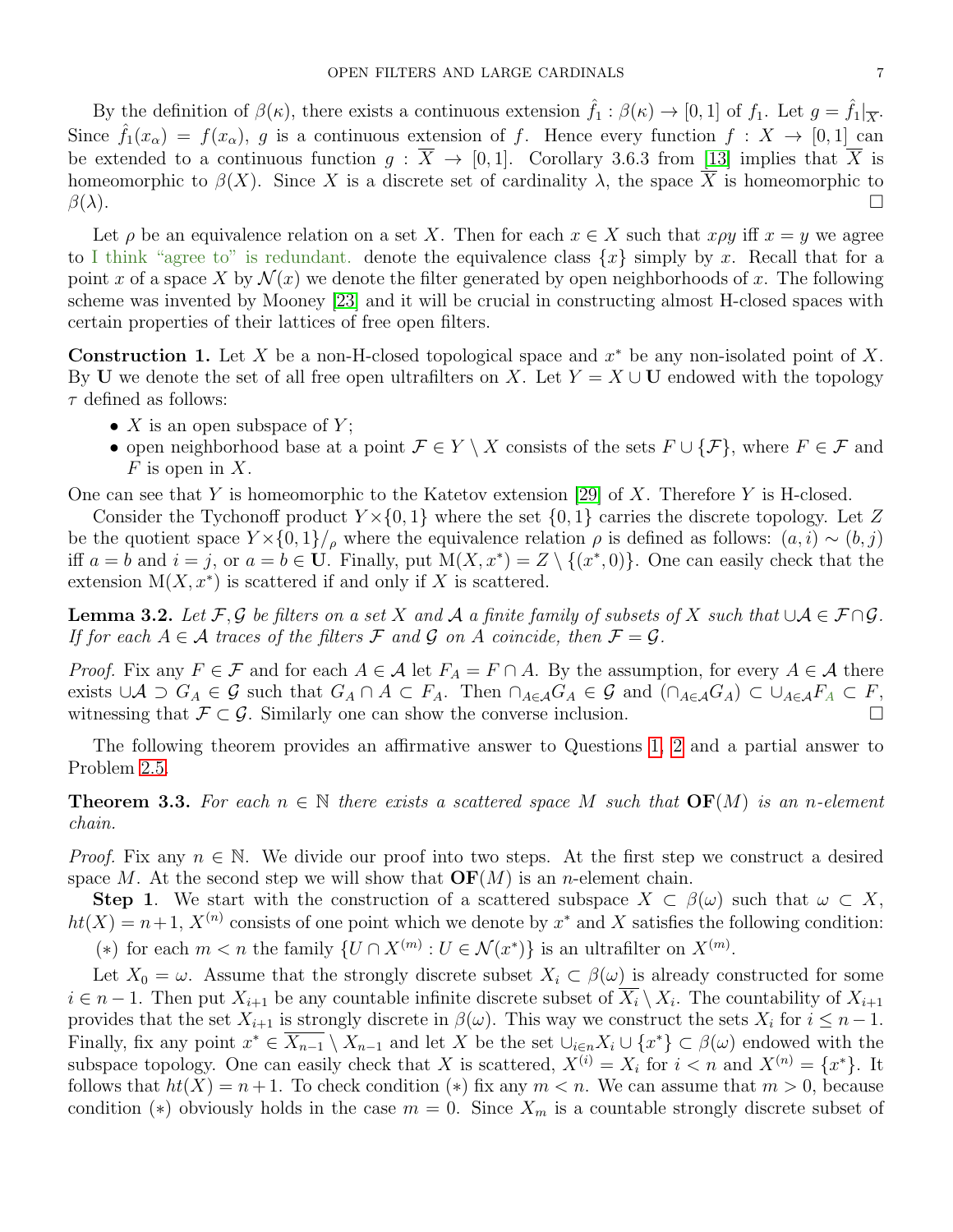$\beta(\omega)$ , Lemma [3.1](#page-5-0) implies that the subspace  $\overline{X^{(m)}}$  is homeomorphic to  $\beta(\omega)$ . Since  $x^* \in \overline{X^{(m)}}$  we obtain that the family  $\{U \cap X^{(m)} : U \in \mathcal{N}(x^*)\}$  is a base of some ultrafilter on  $X^{(m)}$ .

Finally, let  $M = M(X, x^*)$ . Since the space X is scattered, Construction [1](#page-6-0) implies the space M is scattered as well.

**Step 2.** Let us check that  $\mathbf{OF}(M)$  is an *n*-element chain. For this fix any free open filter F on M. By Construction [1,](#page-6-0) the subspace  $M \setminus ((X \setminus \{x^*\}) \times \{0\})$  is H-closed. Hence  $(X \setminus \{x^*\}) \times \{0\} \in \mathcal{F}$ . Note that  $\omega \times \{0\}$  is a dense open discrete subspace of  $(X \setminus \{x^*\}) \times \{0\}$ . Thus  $F \cap (\omega \times \{0\}) \neq \emptyset$  for each  $F \in \mathcal{F}$ . Observe that  $\{H \times \{0\} : H \in \mathcal{X}^*\}$  is the only free in M open filter on  $\omega \times \{0\}$ . Therefore, the filter F traces on  $\omega \times \{0\}$  the mentioned above ultrafilter.

Let k be the maximum integer such that  $F \cap (X^{(k)} \times \{0\}) \neq \emptyset$  for any  $F \in \mathcal{F}$ . For  $m < k$  by  $\Phi_m$ we denote the filter on  $X^{(m)}\times\{0\}$  which is generated by the family  $\{(U \cap X^{(m)})\times\{0\} : U \in \mathcal{N}(x^*)\}.$ We claim that for each  $m \leq k$  the trace of the filter F on the set  $X^{(m)} \times \{0\}$  coincides with  $\Phi_m$ . By condition (\*), for any  $m \leq k$  the filter  $\Phi_m$  is an ultrafilter. Hence it is suffices to show that  $\Phi_m \subset \{F \cap (X^{(m)} \times \{0\}) : F \in \mathcal{F}\}\$ for any  $m \leq k$ . For this, fix any  $m \leq k$  and  $(U \cap X^{(m)}) \times \{0\} \in \Phi_m$ , where  $U \in \mathcal{N}(x^*)$ . With no loss of generality we can assume that U is a basic open neighborhood of x<sup>\*</sup>, that is an ultrafilter  $x \in X$  belongs to U iff  $U \cap \omega \in x$ . Since the trace of F on  $\omega \times \{0\}$  coincides with  $\{H \times \{0\} : H \in \mathbb{R}^*\}$  there exists an open set  $F \in \mathcal{F}$  such that  $F \cap (\omega \times \{0\}) \subset (U \cap \omega) \times \{0\}$ . Let us show that  $F \cap (X^{(m)} \times \{0\}) \subset (U \cap X^{(m)}) \times \{0\}$ . Indeed, take any point  $(z, 0) \in (F \cap (X^{(m)} \times \{0\}))$ . By the definition of the space X, z is an ultrafilter on  $\omega$ . Since the set F is open and taking into account the definition of topology on X, we get that  $U \cap \omega$  is an element of the ultrafilter z. Consequently,  $(z, 0) \in U \times \{0\}$ , by the choice of U. Hence  $F \cap (X^{(m)} \times \{0\}) \subset (U \cap X^{(m)}) \times \{0\}$ , witnessing that  $\Phi_m = \{F \cap (X^{(m)} \times \{0\}) : F \in \mathcal{F}\}\)$  for each  $m \leq k$ .

By  $\Phi^{\leq k}$  we denote the open filter on M generated by the family  $\{ (U \cap (\cup_{i \leq k} X^{(i)})) \times \{0\} : U \in \mathcal{N}(x^*) \}.$ By the arguments above, for each  $i \leq k$  traces of the filters  $\mathcal F$  and  $\Phi^{\leq k}$  on  $X^{(i)} \times \{0\}$  coincide. Taking into account that  $\bigcup_{i\leq k}(X^{(i)}\times\{0\})\in\mathcal{F}\cap\Phi^{\leq k}$ , Lemma [3.2](#page-6-1) implies that  $\mathcal{F}=\Phi^{\leq k}$ .

To sum up, the space M admits exactly n distinct free open filters, namely,  $\Phi^{\leq k}$ ,  $k \in \{0, 1, ..., n-1\}$ . Moreover,  $\Phi^{\leq k} \subset \Phi^{\leq m}$  iff  $m \leq k$ . Hence  $\mathbf{OF}(M)$  is an *n*-element chain.

Note that Remark 1.7 from [\[27\]](#page-20-10) implies that each non-compact regular space possesses at least  $\omega_1$ free open filters. So, after constructing for each positive integer  $n$  a space which admits exactly  $n$  free open filters, it is natural to ask whether there exists a space which possesses  $\kappa$  many free open filters for a given cardinal  $\kappa$ .

Assume that for each  $\alpha \in \kappa$ ,  $\mathcal{F}_{\alpha}$  is a filter on a set  $X_{\alpha}$ . Then for a set  $A \subset \kappa$  by  $\wedge_{\alpha \in A} \mathcal{F}_{\alpha}$  we denote the filter on the set  $\bigcup_{\alpha\in A} X_\alpha$  generated by the family  $\{\bigcup_{\alpha\in A} F_\alpha : F_\alpha \in \mathcal{F}_\alpha\}$ . The following proposition affirmatively answers the above question. Nothing about almost H-closed is possible to state?

**Proposition 3.4.** For each cardinal  $\kappa$  there exists a space Y which possesses exactly  $\kappa$ -many free open filters.

*Proof.* If  $\kappa < \omega$ , then the proof follows from Theorem [3.3.](#page-6-2) So, fix any infinite cardinal  $\kappa$ . For each  $\alpha \in \kappa$  let  $X_\alpha$  be a space admitting a unique free open filter  $\mathcal{F}_\alpha$ , which exists by Theorem [3.3.](#page-6-2) Let Y be the disjoint union  $\Box_{\alpha \in \kappa} X_{\alpha} \Box \{z\}$  endowed with the topology  $\tau$  satisfying the following conditions:

- $X_{\alpha}$  is an open subspace of  $(Y, \tau)$  for each  $\alpha \in \kappa$ ;
- open neighborhood base at z consists of the sets  $Y \setminus (\cup_{\alpha \in A} X_{\alpha})$ , where  $A \in [\kappa]^{<\omega}$ , i.e., A is a finite subset of  $\kappa$ .

We claim that the set of all free open filters on the space Y coincides with the set  $\{\wedge_{\alpha\in A}\mathcal{F}_{\alpha}:A\in$  $[\kappa]^{<\omega}$  which clearly has cardinality  $\kappa$ . By the definition of the topology on Y, any filter of the form  $\wedge_{\alpha\in A}F_\alpha$ ,  $A\in[\kappa]^{<\omega}$  is open and free. So, it remains to show the converse inclusion. For this fix any free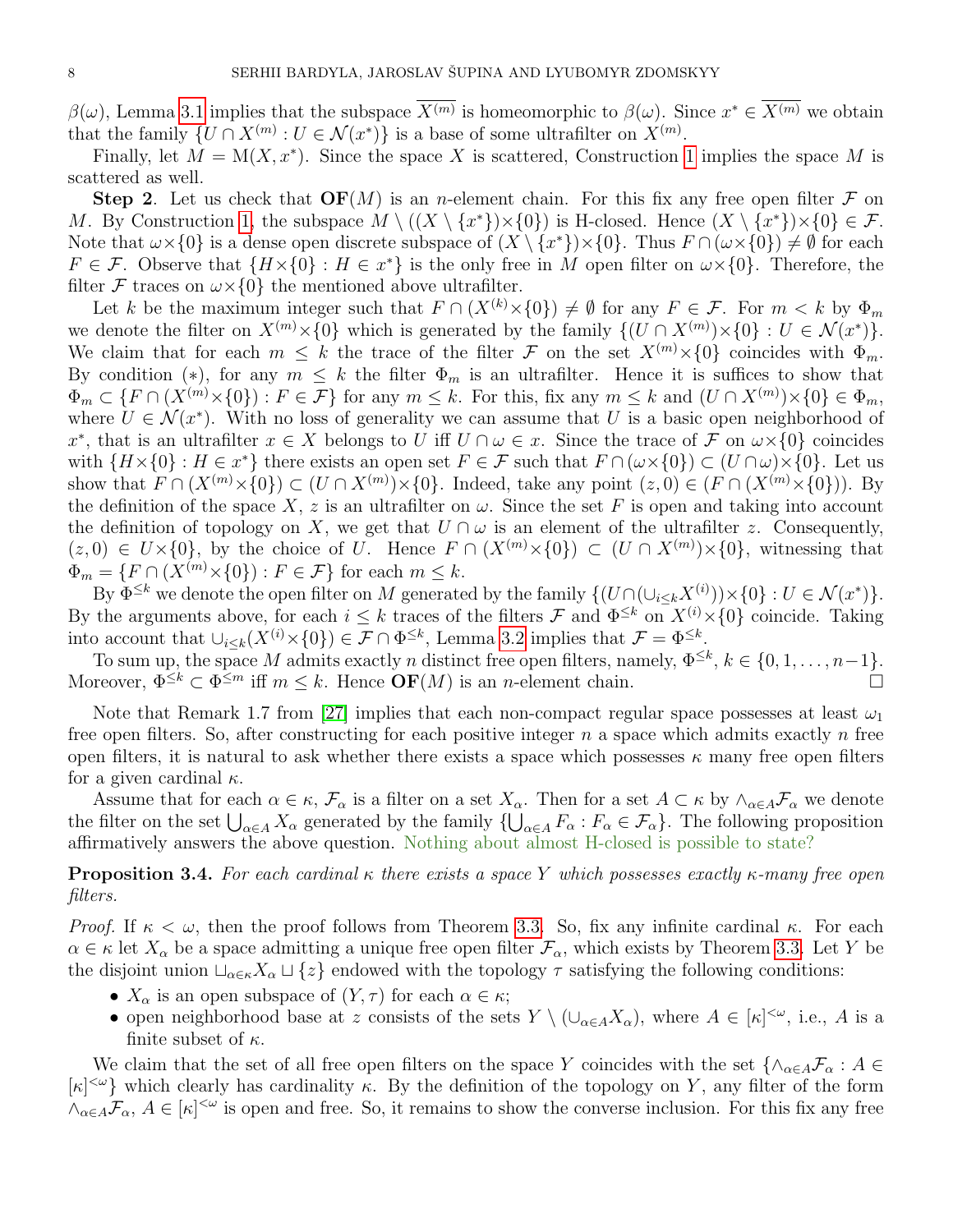open filter F on the space Y. Since F is free there exists  $F \subset F$  such that  $z \notin \overline{F}$ . It follows that there exists a finite subset  $A \subset \kappa$  such that  $F \subset \bigcup_{\alpha \in A} X_{\alpha}$ . Let

$$
B = \{ \alpha \in \kappa : F \cap X_{\alpha} \neq \emptyset \quad \text{ for each } F \in \mathcal{F} \}.
$$

The arguments above imply that  $B \subset A$ . The set B is nonempty, because otherwise there would exist elements  $F_{\alpha} \in \mathcal{F}$ ,  $\alpha \in A$  such that  $F_{\alpha} \subset \bigcup_{\alpha \in A} X_{\alpha}$  and  $F_{\alpha} \cap X_{\alpha} = \emptyset$  providing that  $\emptyset = \cap_{\alpha \in A} F_{\alpha} \in \mathcal{F}$ which is impossible. Since for each  $\alpha \in B$  the space  $X_{\alpha}$  possesses the unique free open filter  $\mathcal{F}_{\alpha}$  we obtain that for each  $\alpha \in B$  the trace of the filter F on  $X_{\alpha}$  coincides with  $\mathcal{F}_{\alpha}$ . Since the subspaces  $X_{\alpha}$ ,  $\alpha \in \kappa$  are clopen and pairwise disjoint it is straightforward to check that  $\mathcal{F} = \wedge_{\alpha \in B} \mathcal{F}_{\alpha}$ .

A *character* of a filter F is the smallest cardinal  $\kappa$  such that F possesses a base of size  $\kappa$ . A subset A of a poset P is called an *antichain* if  $a \nleq b$  for any two distinct elements  $a, b \in A$ . The next proposition shows that a lattice of free open filters can contain arbitrary large chains and antichains. For typographical reasons we denote  $2^{\kappa}$  as  $\exp(\kappa)$ .

**Proposition 3.5.** For every cardinal  $\kappa$  there exists a space X such that the lattice  $\text{OF}(X)$  contains a chain of length  $\exp(\exp(2^{\kappa}))^+$  and an antichain of cardinality  $\exp(\exp(\exp(2^{\kappa}))).$ 

*Proof.* Let  $\kappa$  be any infinite cardinal and  $K(\kappa)$  the Katetov extension of the discrete space  $\kappa$ . Fix any ultrafilter  $\mathcal U$  on  $\kappa$  such that every element of  $\mathcal U$  has cardinality  $\kappa$ . For instance, one can consider any ultrafilter which contains the filter  $\{S \subset \kappa : |\kappa \setminus S| < \kappa\}$ . By X we denote the subspace  $K(\kappa) \setminus \{U\} \subset$  $K(\kappa)$ . Since  $\kappa$  is a dense discrete subspace of X, U is the unique free open ultrafilter on X. Corollary [2.7](#page-4-2) implies that the filter W generated by the family  $\{\text{Int}(U) : U \in \mathcal{U}\}\$ is the infimum of  $\text{OF}(X)$ . Set  $X^* = X \setminus \kappa$ . Let G is the trace of the filter W on the set  $X^*$ . Clearly, the character of U is at most  $2^{\kappa}$ . It follows that the character of the filter  $\mathcal{G}$  is  $\leq 2^{\kappa}$  as well. It is easy to see that the closure of every subset  $A \in [\kappa]^{\kappa}$  in  $K(\kappa)$  is open and homeomorphic to  $K(\kappa)$ . It follows that every element  $G \in \mathcal{G}$  has cardinality exp(2<sup> $\kappa$ </sup>). The latter two facts imply that G is not an ultrafilter on  $X \setminus \kappa$  and the set A of all ultrafilters on  $X \setminus \kappa$  which contain G has cardinality  $\exp(\exp(\exp(2^{\kappa})))$ . Maybe we need here more explanations? It is straightforward to check that for each  $\mathcal{F} \in \mathbf{A}$  the filter  $\mathcal{T}_{\mathcal{F}}$  on X generated by the family  $\{F \cup U : F \in \mathcal{F}, U \in \mathcal{U}\}\$ is open and free. Then the family  $\{\mathcal{T}_{\mathcal{F}} : \mathcal{F} \in \mathbf{A}\}\subset \mathbf{OF}(X)$  forms an antichain of cardinality  $\exp(\exp(2^{\kappa}))$ . Pick any  $\mathcal{F} \in \mathbf{A}$  such that  $\{S \subset X^* : |X^* \setminus S| < \exp(2^{\kappa})\}$ . By the choice of F, every element of F has cardinality  $\geq \exp(2^{\kappa})$ . Let  $\lambda$  is a character of F. Clearly, check? $\lambda \ge \exp(2^{\kappa})^+$ . Fix any base  $\mathcal{B}_{\mathcal{F}} = \{B_{\alpha} : \alpha \in \lambda\}$  of the filter  $\mathcal{F}$  such that  $B_{\alpha} \notin \mathcal{G}$  for each  $\alpha \in \lambda$ . Fix any base  $\mathcal{B}_{\mathcal{G}}$  of  $\mathcal{G}$  of cardinality  $\leq 2^{\kappa}$ . For every  $\alpha \in \lambda$  there exists  $\theta(\alpha)$  such that  $B_{\theta(\alpha)}$  does not belong to the filter generated by the family  $\mathcal{B}_{\mathcal{G}} \cup \{B_{\xi} : \xi \in \alpha\}$ . The ordinal  $\theta(\alpha)$  is well-defined, because  $|\mathcal{B}_{\mathcal{G}} \cup \{B_{\xi} : \xi \in \alpha\}| < \lambda$ . Let  $\delta(\alpha) = \sup{\{\theta(\alpha), \theta(\theta(\alpha)), \dots, \theta^n(\alpha), \dots\}}$ . Clearly,  $B_{\delta(\alpha)}$  does not belong to the filter generated by the family  $\mathcal{B}_{\mathcal{G}} \cup \{B_{\xi} : \xi \in \delta(\alpha)\}\.$  For each  $\alpha \in \lambda$  let  $\mathcal{H}_{\alpha}$  be the filter on  $X^*$ generated by the set  $\{B_{\xi} : \xi \in \delta(\alpha)\}\cup \mathcal{B}_{\mathcal{G}}$ . Then for every  $\alpha \in \lambda$ , the filter  $\mathcal{F}_{\alpha}$  on X generated by the family  $\{H \cup U : H \in \mathcal{H}_\alpha, U \in \mathcal{U}\}\$ is free and open. Moreover,  $\mathcal{F}_\alpha \subset \mathcal{F}_\beta$  if and only if  $\alpha \in \beta$ . Hence the set  $\{F_{\alpha} : \alpha \in \lambda\} \subset \mathbf{OF}(X)$  is a chain of cardinality  $\lambda \geq \exp(2^{\kappa})$ <sup>+</sup>.

#### 4. Finite nonlinear lattices of free open filters

Assume that for each  $n \in \omega$ ,  $\mathcal{F}_n$  is a filter on a set  $X_n$ . Then by  $\prod_{i \in n} \mathcal{F}_i$  we denote the filter on the set  $\prod_{i\in n} X_i$  generated by the family  $\{\prod_{i\in n} F_i : F_i \in \mathcal{F}_i, i\in n\}$ . If  $n=2$ , then the product of filters  $\mathcal{F}_0$ and  $\mathcal{F}_1$  is denoted by  $\mathcal{F}_0 \times \mathcal{F}_1$ .

Recall that an ultrafilter F on a cardinal  $\kappa$  is called  $\kappa$ -complete if for any  $\lambda \in \kappa$  and subfamily  ${F_\alpha : \alpha \in \lambda} \subset \mathcal{F}$  the set  $\cap_{\alpha \in \lambda} F_\alpha$  belongs to  $\mathcal{F}$ . An uncountable cardinal  $\kappa$  which possesses a free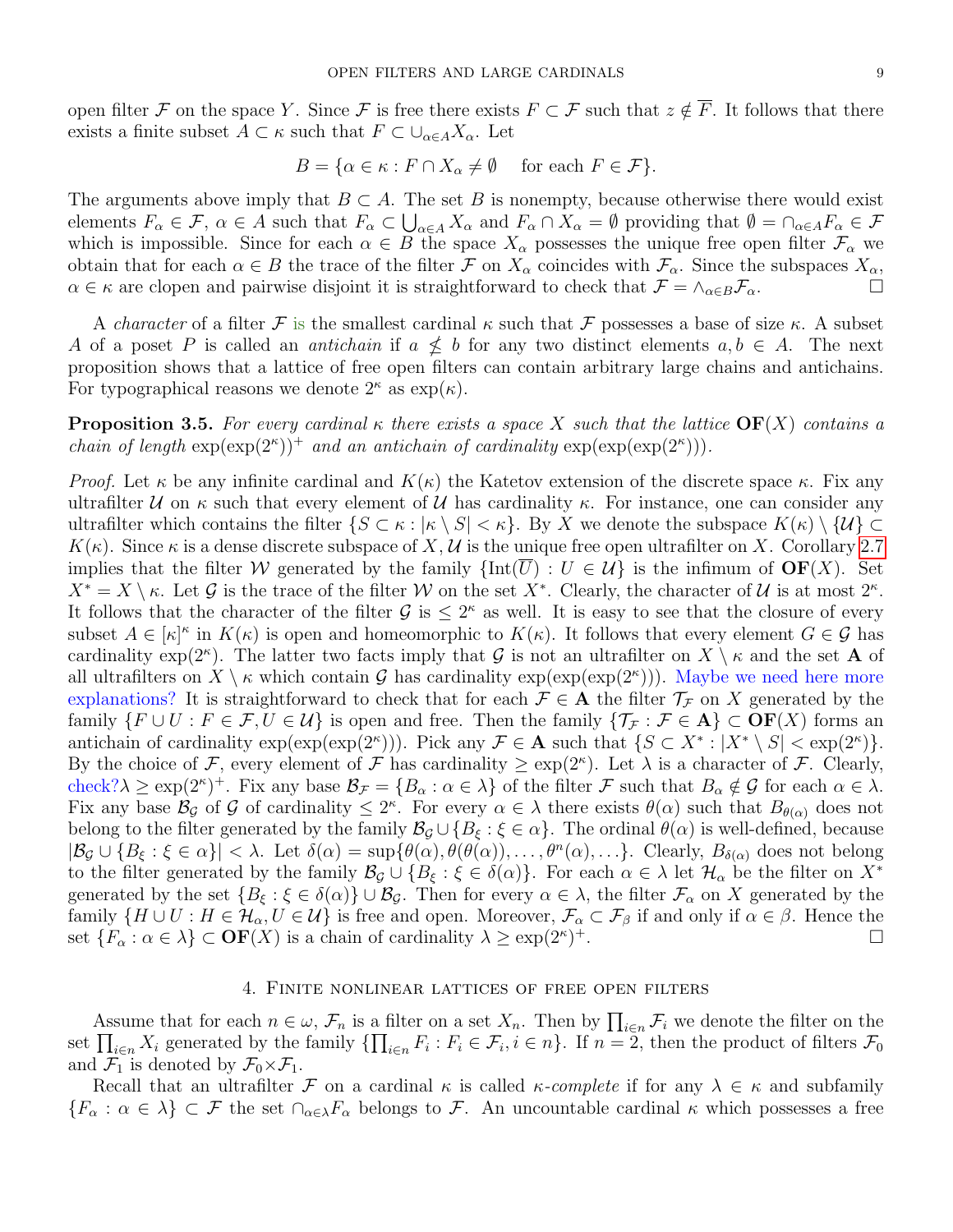$\kappa$ -complete ultrafilter is called *measurable*. The existence of a measurable cardinal is consistent with ZFC. I think that the latter sentence should be restated.

The following result was proved by Blass in his PhD-thesis.

<span id="page-9-0"></span>**Lemma 4.1.** For an ultrafilters  $\mathcal F$  and  $\mathcal G$  on sets  $X$  and  $Y$ , respectively, the following conditions are equivalent:

- $\mathcal{F} \times \mathcal{G}$  is an ultrafilter:
- for every function  $f: X \to \mathcal{G}$  there exists  $F \in \mathcal{F}$  such that  $\bigcap_{x \in F} f(x) \in \mathcal{G}$ .

Let  $\{\kappa_i: 1 \leq i \leq n\}$  be an increasing sequence of measurable cardinals. For any  $i \geq 1$  fix any free  $\kappa_i$ -complete ultrafilter  $\mathcal{F}_i$  on  $\kappa_i$ . Let  $\kappa_0 = \omega$  and  $U_0$  be any free ultrafilter on  $\omega$ . For each  $0 < m \leq n$ by  $\mathcal{U}_m$  we denote the filter  $\mathcal{U}_{m-1}\times\mathcal{F}_m$ . Lemma [4.1](#page-9-0) implies the following.

<span id="page-9-3"></span>**Corollary 4.2.** For any  $m \leq n$ ,  $\mathcal{U}_m$  is an ultrafilter.

*Proof.* Assume that for some  $m < n$ ,  $\mathcal{U}_m$  is an ultrafilter. Observe that  $|\prod_{i \le m} \kappa_i| = \kappa_m < \kappa_{m+1}$  and the filter  $\mathcal{F}_{m+1}$  is  $\kappa_{m+1}$ -complete. Therefore, Lemma [4.1](#page-9-0) implies that  $\mathcal{U}_{m+1} = \mathcal{U}_m \times \mathcal{F}_{m+1}$  is an ultrafilter.  $\Box$ 

<span id="page-9-1"></span>**Lemma 4.3.** Let  $\kappa$  be a measurable cardinal,  $\mathcal{D} = \{x_\alpha : \alpha \in \kappa\}$  a strongly discrete subset of  $\beta(\kappa)$ ,  $x \in \overline{\mathcal{D}} \setminus \mathcal{D}$  and  $\phi : \overline{\mathcal{D}} \to \beta(\kappa)$  a homeomorphism. If the ultrafilters  $x_{\alpha}, \alpha \in \kappa$  are  $\kappa$ -complete and  $\phi(x)$ is  $\kappa$ -complete, then x is  $\kappa$ -complete.

*Proof.* Let us note that the homeomorphism  $\phi$  exists by Lemma [3.1.](#page-5-0) Since  $\phi$  is a homeomorphism we deduce that  $\phi(\mathcal{D}) = \kappa$ . To derive a contradiction, assume that x is not  $\kappa$ -complete. Then there exists a cardinal  $\lambda < \kappa$  and a family  $\{F_{\xi} : \xi \in \lambda\} \subset x$  such that  $\bigcap_{\xi \in \lambda} F_{\xi} = \emptyset$ . For each  $\xi \in \kappa$  let  $X_{\xi} = \{x_{\alpha} : F_{\xi} \in x_{\alpha}\}\.$  Since  $x \in \overline{\{x_{\alpha} : \alpha \in \kappa\}}$  we deduce the the sets  $X_{\xi}$  are nonempty. Taking into account that  $\phi$  is a homeomorphism, it is easy to see that  $\phi(X_{\xi}) \in \phi(x)$  for each  $\xi \in \lambda$ . Since the filter  $\phi(x)$  is κ-complete the set  $\bigcap_{\xi\in\lambda}\phi(X_{\xi})$  is nonempty and belongs to  $\phi(x)$ . Pick any

$$
x_{\gamma} \in \phi^{-1}(\cap_{\xi \in \lambda} \phi(X_{\xi})) = \cap_{\xi \in \lambda} \phi^{-1}(\phi(X_{\xi})) = \cap_{\xi \in \lambda} X_{\xi}.
$$

Note that  $F_{\xi} \in x_{\gamma}$  for each  $\xi \in \lambda$ . Since the filter  $x_{\gamma}$  is  $\kappa$ -complete the set  $\bigcap_{\xi \in \lambda} F_{\xi}$  belongs to  $x_{\gamma}$  and hence it is nonempty, which contradicts the assumption.  $\Box$ 

The next lemma provides a similar construction to one of Step 1 in the proof of Theorem [3.3.](#page-6-2)

<span id="page-9-2"></span>**Lemma 4.4.** Let  $\kappa$  be a measurable cardinal. Then for each positive integer n there exists a scattered subspace  $S \subset \beta(\kappa)$  which consists of  $\kappa$ -complete ultrafilters and satisfies the following conditions:

- $\kappa \subset S$ ,  $ht(S) = n + 1$  and  $S^{(n)} = \{x^*\};$
- $(*_{\kappa})$  for each  $m < n$  the family  $\{U \cap S^{(m)} : U \in \mathcal{N}(x^*)\}$  is a base of some  $\kappa$ -complete ultrafilter on  $S^{(m)}$ .

*Proof.* Let  $S_0 = \kappa$ . Assume that for some  $i < n-1$  we constructed a strongly discrete set  $S_i = \{x_\alpha :$  $\alpha \in \kappa$   $\subset \beta(\kappa)$  of cardinality  $\kappa$  which consists of  $\kappa$ -complete ultrafilters. Next we shall construct a strongly discrete subset  $S_{i+1}$ . Decompose  $\kappa$  into pairwise disjoint subsets  $K_{\xi}$ ,  $\xi \in \kappa$  which satisfy the following conditions:  $|K_{\xi}| = \kappa$  and  $\cup_{\xi \in \kappa} K_{\xi} = \kappa$ . For each  $\xi \in \kappa$  let  $Y_{\xi} = \{x_{\alpha} : \alpha \in K_{\xi}\}\$ . Lemma [3.1](#page-5-0) implies that for each  $\xi \in \kappa$  there exists a homeomorphism  $\phi_{\xi} : \overline{Y_{\xi}} \to \beta(\kappa)$ . Pick any free  $\kappa$ -complete ultrafilter  $\mathcal F$  on  $\kappa$ . Let  $S_{i+1} = \{ \phi_{\xi}^{-1} \}$  $\zeta^{-1}(\mathcal{F}): \xi \in \kappa$ . Since  $S_i$  consists of  $\kappa$ -complete ultrafilters, Lemma [4.3](#page-9-1) implies that  $S_{i+1}$  also consists of  $\kappa$ -complete ultrafilters. Let us show that  $S_{i+1}$  is strongly discrete. Since the set  $S_i$  is strongly discrete there exist pairwise disjoint sets  $F_\alpha \in x_\alpha$ ,  $\alpha \in \kappa$ . Note that for each  $\xi \in \kappa$  the set  $H_{\xi} = \cup_{\alpha \in K_{\xi}} F_{\alpha}$  belongs to  $\phi_{\xi}^{-1}$  $\zeta^{-1}(\mathcal{F})$ . Since the sets  $K_{\xi}, \xi \in \kappa$  are pairwise disjoint we get that the sets  $H_{\xi}$  are pairwise disjoint as well, witnessing that the set  $S_{i+1}$  is strongly discrete. This way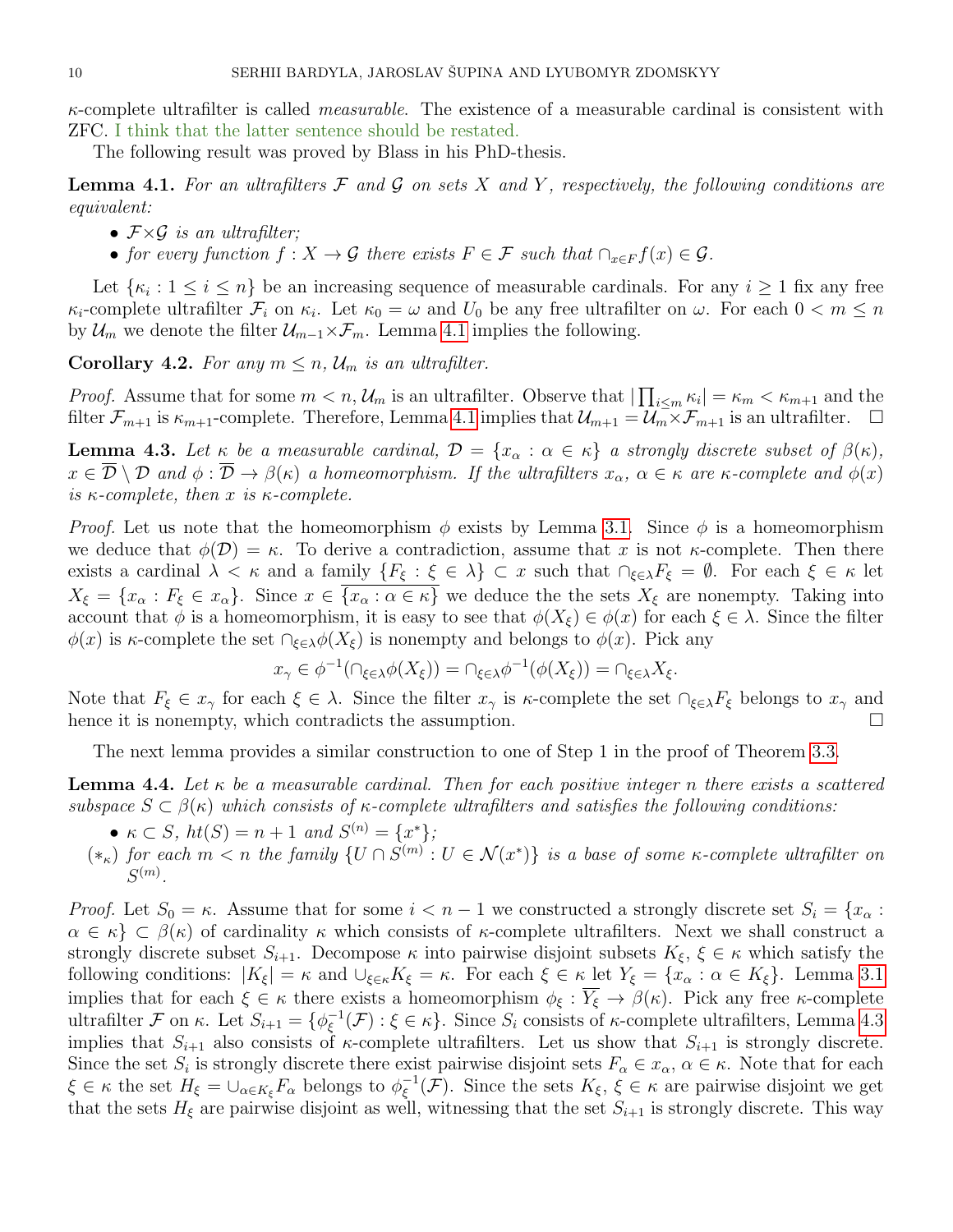we can construct the sets  $S_i$  for  $i \leq n-1$ . Similarly, let  $x^*$  be  $\phi^{-1}(\mathcal{F})$ , where  $\phi: \overline{S_{n-1}} \to \beta(\kappa)$  is any homeomorphism (which exists by Lemma [3.1\)](#page-5-0) and  $\mathcal F$  be a free  $\kappa$ -complete ultrafilter on  $\kappa$ . Lemma [4.3](#page-9-1) ensures that the ultrafilter  $x^*$  is  $\kappa$ -complete. Let S be the subspace  $\cup_{i\in n}S_i\cup\{x^*\}$  of  $\beta(\kappa)$ . One can easily check that S is scattered,  $S^{(i)} = S_i$  for  $i < n$  and  $S^{(n)} = \{x^*\}$ . It follows that  $ht(S) = n + 1$ . To check condition  $(*_{\kappa})$  fix any  $m < n$ . We can assume that  $m > 0$ , because the ultrafilter  $x^*$  is  $\kappa$ -complete and, therefore, condition  $(*\kappa)$  obviously holds in the case  $m = 0$ . Since  $S_m$  is strongly discrete in  $\beta(\kappa)$ , Lemma [3.1](#page-5-0) implies that the subspace  $S^{(m)}$  is homeomorphic to  $\beta(\kappa)$ . Since  $x^* \in S^{(m)}$  we obtain that the family  $\{U \cap S^{(m)} : U \in \mathcal{N}(x^*)\}$  is a base of some ultrafilter U on  $S^{(m)}$ . Finally, the  $\kappa$ -completeness of  $x^*$  yields that  $\mathcal U$  is  $\kappa$ -complete as well.

Recall that each natural number  $n = \{0, \ldots, n-1\}$  carries a natural partial order  $\leq$  which turns n into the n-element chain.

<span id="page-10-0"></span>**Theorem 4.5.** If there exists an increasing sequence of measurable cardinals  $\{\kappa_i : 1 \leq i \leq n-1\},\$ then for each sequence  $m_0, \ldots, m_{n-1}$  of natural numbers there exists a Hausdorff space M such that the lattice  $\mathbf{OF}(M)$  is order isomorphic to  $\prod_{i\in n} m_i$ .

*Proof.* Fix any  $n > 1$  and an increasing sequence of measurable cardinals  $\{\kappa_i : 1 \leq i \leq n-1\}$ . Additionally set  $\kappa_0 = \omega$ . Similarly as in the proof of Theorem [3.3](#page-6-2) we shall divide our proof into two steps. At first we construct a space M and then describe the lattice  $\mathbf{OF}(M)$ .

**Step 1**. Let  $S_0$  be a scattered subspace of  $\beta(\omega)$  of height  $m_0 + 1$  such that  $S_0^{(m_0)} = \{x_0^*\}, \omega \subset S_0$ and  $S_0$  satisfies condition (\*) (see Step 1 in the proof of Theorem [3.3\)](#page-6-2). For each  $1 \leq i \leq n$  let  $S_i$  be the scattered subspace of  $\beta(\kappa_i)$  of height  $m_i + 1$  which was constructed in Lemma [4.4.](#page-9-2) In particular,  $\kappa_i \subset S_i$ ,  $S_i^{(m_i)} = \{x_i^*\}$ ,  $S_i$  consists of  $\kappa_i$ -complete ultrafilters and satisfies condition  $(*_{\kappa_i})$ . For  $i \in n$  put

$$
E_i = \{x_0^*\} \times \ldots \times \{x_{i-1}^*\} \times S_i \times \{x_{i+1}^*\} \times \ldots \times \{x_{n-1}^*\}.
$$

By X we denote the subspace  $(\bigcup_{i\in n} E_i) \cup \prod_{i\in n} \kappa_i$  of the Tychonoff product  $\prod_{i\in n} S_i$ . Note that by Corollary [4.2,](#page-9-3) the Tychonoff product  $\prod_{i\in n} S_i$  can be naturally identified with a subspace of  $\beta(\prod_{i\in n} \kappa_i)$ . Namely, a point  $y = (y_0, \ldots, y_{n-1})$  we can identify with the ultrafilter  $\phi(y) = \prod_{i \in n} y_i$  on  $\prod_{i \in n} \kappa_i$ . Moreover, the definition of the topology on X provides that  $\phi$  is an embedding of X into  $\beta(\prod_{i\in n}\kappa_i)$ . In particular, it follows that for each  $x \in X$  the filter  $\mathcal{N}(x)$  traces on  $\prod_{i \in n} \kappa_i$  an ultrafilter. For convenience we shall denote the point  $(x_0^*, \ldots, x_{n-1}^*) \in X$  by  $x^*$ .

Finally, let  $M = M(X, x^*)$  (see Construction [1\)](#page-6-0).

**Step 2**. Let us check that  $\mathbf{OF}(M)$  is order isomorphic to  $\prod_{i\in n} m_i$ . For this fix any free open filter  $\mathcal F$ on M. By Construction [1,](#page-6-0) the subspace  $M \setminus ((X \setminus \{x^*\}) \times \{0\})$  is H-closed. Hence  $(X \setminus \{x^*\}) \times \{0\} \in \mathcal{F}$ . Note that  $\prod_{i\in n} \kappa_i \times \{0\}$  is a dense open discrete subspace of  $(X\setminus \{x^*\})\times \{0\}$ . Thus  $F\cap (\prod_{i\in n} \kappa_i \times \{0\}) \neq \emptyset$ for each  $F \in \mathcal{F}$ . The definition of X implies that the trace of  $\mathcal{N}(x^*)$  on  $\prod_{i \in n} \kappa_i$  coincide with the filter  $\prod_{i\in n} x_i^*$ . Moreover, Corollary [4.2](#page-9-3) implies that  $\prod_{i\in n} x_i^*$  is an ultrafilter. By the definition of M, the ultrafilter U generated by the family  $\{F \times \{0\} : F \in \prod_{i \in n} x_i^*\}$  is the unique free open filter on  $\prod_{i\in n} \kappa_i \times \{0\}$ . Therefore, the filter F traces on  $\prod_{i\in n} \kappa_i \times \{0\}$  the ultrafilter U.

For each  $i \in n$  and  $m \in m_i$  put

$$
\hat{E}_i^{(m)} = \{x_0^*\} \times \ldots \times \{x_{i-1}^*\} \times S_i^{(m)} \times \ldots \times \{x_{n-1}^*\},
$$

and by  $\Phi_i^m$  we denote the filter generated by the family

$$
\{(U \cap \hat{E}_i^{(m)}) \times \{0\} : U \in \mathcal{N}(x^*)\}.
$$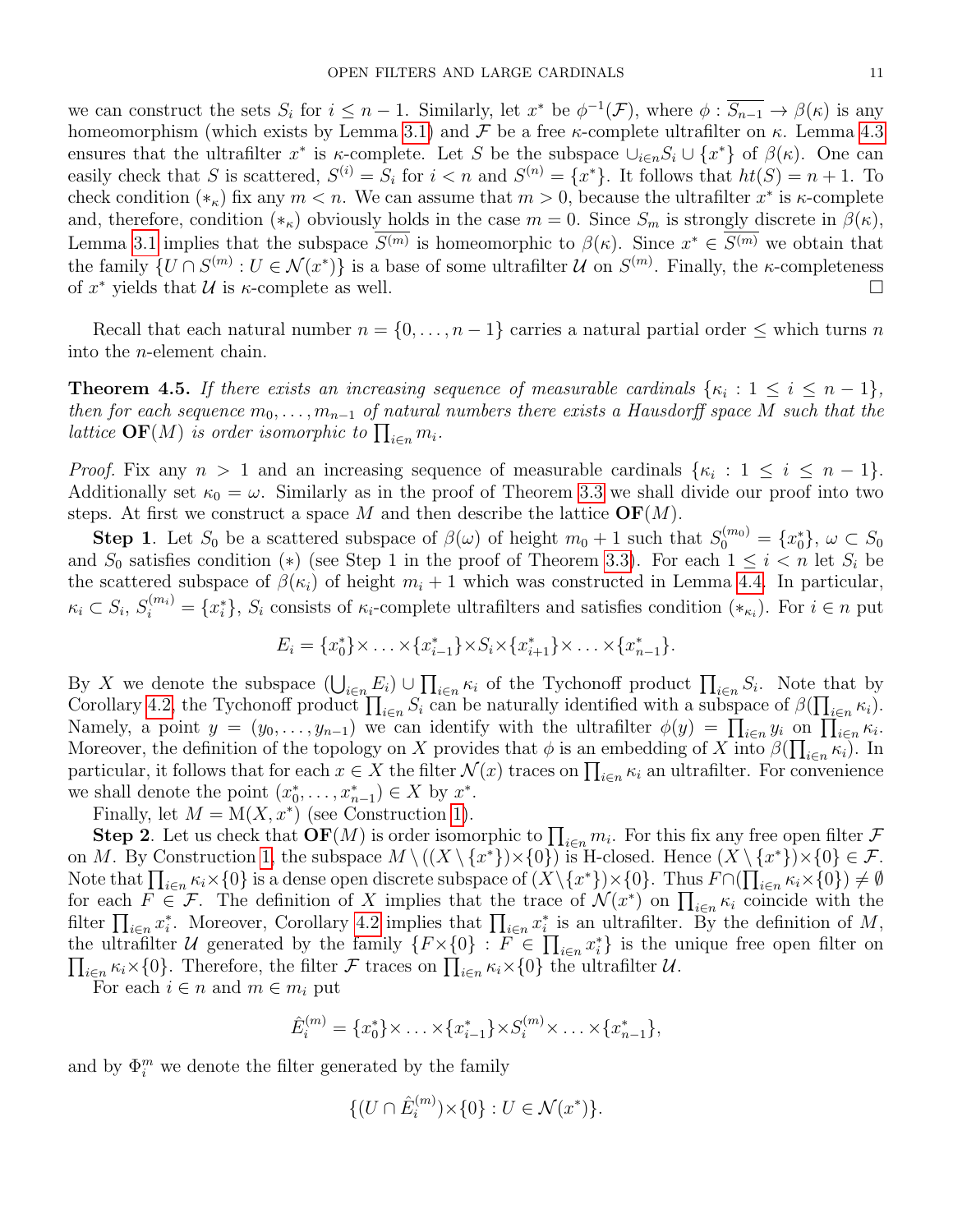For each  $i \in n$  let  $k_i$  be the minimum integer such that there exists  $F \in \mathcal{F}$ ,  $F \cap (\hat{E}_i^{(m)} \times \{0\}) = \emptyset$ . Clearly,  $0 \leq k_i \leq m_i$ ,  $i \in n$ . Let  $K = \{i \in n : k_i \neq 0\}$ . Note that if  $K = \emptyset$ , then the filter  $\mathcal F$  equals to the filter  $\mathcal{U}$ .

We claim that for each  $i \in K$  and  $m \in k_i$  the trace of the filter  $\mathcal F$  on the set  $\hat E_i^{(m)} \times \{0\}$  coincides with  $\Phi_i^m$ . Fix any  $i \in K$  and  $m \in k_i$ . By condition  $(*_{\kappa_i})$ , the filter  $\Phi_m^i$  is an ultrafilter. Hence it is suffices to show that  $\Phi_i^m$  is contained in the trace of F on the set  $\hat{E}_i^{(m)} \times \{0\}$ . For this, fix any  $(U \cap \hat{E}_{i}^{(m)}$  $\{0\} \in \Phi_i^m$ , where  $U \in \mathcal{N}(x^*)$  is a basic open neighborhood of  $x^*$ . Since the trace of  $\mathcal F$  on  $\prod_{i\in n} \kappa_i \times \{0\}$  equals to the filter  $\{H \times \{0\} : H \in \prod_{i\in n} x_i^*\}$  there exists an open set  $F \in \mathcal{F}$  such that  $F \cap (\prod_{i \in n} \kappa_i \times \{0\}) \subset (U \cap \prod_{i \in n} \kappa_i) \times \{0\}$ . Let us show that  $F \cap (\hat{E}_i^{(m)} \times \{0\}) \subset (U \cap \hat{E}_i^{(m)}$  $i^{(m)}\times{0}$ . Indeed, take any point

$$
(x_0^*, \ldots, x_{i-1}^*, z, x_{i+1}^*, \ldots, x_{n-1}^*, 0) \in F \cap (\hat{E}_i^{(m)} \times \{0\}).
$$

By the definition of the space  $S_i$ , z is an ultrafilter on  $\kappa_i$ . Since the set F is open and taking into account the definition of topology on X, we get that the projection on the *i*-th factor of the set  $U \cap \prod_{i \in n} \kappa_i$  is an element of the ultrafilter  $z$ . Then, by the definition of the topology on  $X$ ,

$$
(x_0^*, \ldots, x_{i-1}^*, z, x_{i+1}^*, \ldots, x_{n-1}^*, 0) \in (U \cap \hat{E}_i^{(m)}) \times \{0\}.
$$

Hence  $F \cap (\hat{E}_{i}^{(m)} \times \{0\}) \subset (U \cap \hat{E}_{i}^{(m)})$  $\mathcal{L}^{(m)}_i$   $\times$  {0}, witnessing that the filter  $\Phi_i^m$  coincides with the trace of the filter  $\mathcal F$  on the set  $\hat E_i^{(m)} \times \{0\}$  for each  $i \in K$  and  $m \in k_i$ .

For  $\vec{v} = (v_0, \ldots, v_{n-1}) \in \prod_{i \in n} m_i$  let  $K_{\vec{v}} = \{i \in n : v_i \neq 0\}$ . By  $\Phi_{\vec{v}}$  we denote the filter generated by the family

$$
\{ (U \cap (\bigcup_{i \in K_{\vec{v}}} \bigcup_{j \in v_i} \hat{E}_i^{(j)} \cup \prod_{i \in n} \kappa_i) ) \times \{0\} : U \in \mathcal{N}(x^*) \}.
$$

By the arguments above, for each  $i \in K_{\vec{v}}$  and  $j \in v_i$  traces of the filters  $\mathcal{F}$  and  $\Phi_{\vec{v}}$  on the set  $\hat{E}_i^{(j)} \times \{0\}$ coincide. Also, recall that the trace of  $\mathcal F$  on the set  $\prod_{i\in n}\kappa_i\times\{0\}$  is the filter  $\mathcal U$  which equals to the trace of the filter  $\Phi_{\vec{v}}$  on  $\prod_{i\in n} \kappa_i \times \{0\}$ . Taking into account that  $(\bigcup_{i\in K_{\vec{v}}} \bigcup_{j\in v_i} \hat{E}_i^{(j)} \cup \prod_{i\in n} \kappa_i) \times \{0\} \in \mathcal{F} \cap \Phi_{\vec{v}}$ , Lemma [3.2](#page-6-1) implies that  $\mathcal{F} = \Phi_{\vec{v}}$ .

Since for every  $\vec{v} \in \prod_{i \in n} m_i$  the filter  $\Phi_{\vec{v}}$  is open and free we get that  $\mathbf{OF}(M) = {\Phi_{\vec{v}} : \vec{v} \in \prod_{i \in n} m_i}.$ It remains to observe that for vectors  $\vec{v} = (v_0, \ldots, v_{n-1})$  and  $\vec{k} = (k_0, \ldots, k_{n-1})$  the inclusion  $\Phi_{\vec{k}} \subset \Phi_{\vec{v}}$ holds iff  $k_i \geq v_i$  for each  $i \in n$ . Since for any natural number n the chains  $(n, \leq)$  and  $(n, \geq)$  are order isomorphic we deduce that the lattice  $\mathbf{OF}(M)$  is order isomorphic to  $\prod_{i\in n} m_i$ .

Since every lattice of cardinality  $\leq 3$  is a chain, Theorem [3.3](#page-6-2) implies that for every lattice L with  $|L| \leq 3$  there exists a space X such that  $\mathbf{OF}(X)$  is order isomorphic to L. Theorems [3.3](#page-6-2) and [4.5](#page-10-0) provide that the existing of a measurable cardinal implies that for each lattice  $L$  of cardinality 4, there exists a space X such that  $\mathbf{OF}(X)$  is order isomorphic to L. Theorem [2.3](#page-3-0) yields the existence of two (nondistributive) five-element lattice which are not isomorphic to  $\mathbf{OF}(X)$  for any space X. The next example shows that assuming the existence of two measurable cardinals for any five-element distributive lattice L there exists a space X such that  $\mathbf{OF}(X)$  is isomorphic to L. Let  $L_0 = \{(0,0), (1, 1), (1, 2), (2, 1), (2, 2)\}$ and  $L_1 = \{(0,0), (1,0), (0,1), (1, 1), (2, 2)\}\$ are sublattices of  $(\omega^2, \max, \min)$ .

**Example 4.6.** If there exist measurable cardinals  $\kappa_1 < \kappa_2$ , then there exist spaces  $Y_0, Y_1$  such that the lattice  $\mathbf{OF}(Y_i)$  is isomorphic to  $L_i$ ,  $i \in 2$ .

*Proof.* Set  $\kappa_0 = \omega$  and for every  $i \in \{3\}$  fix any  $\kappa_i$ -complete ultrafilter  $\mathcal{F}_i$  on  $\kappa_i$ . Let  $X_i$  be the subspace  $\kappa_i \cup \{\mathcal{F}_i\}$  of  $\beta(\kappa_i)$ . For convenience we denote the point  $(\mathcal{F}_0, \mathcal{F}_1, \mathcal{F}_2) \in \prod_{i \in \mathcal{S}} X_i$  by  $x^*$ .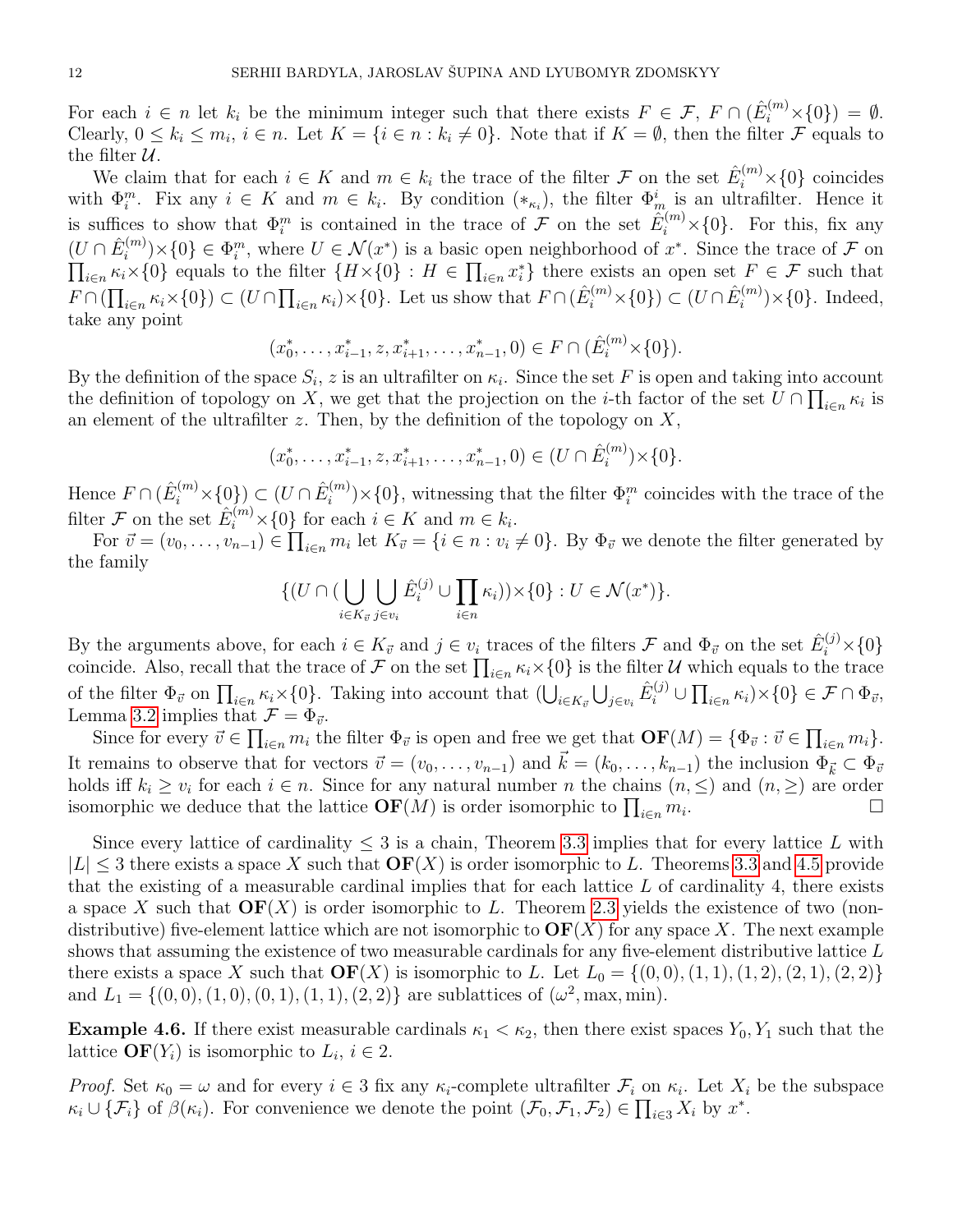**Construction of**  $Y_0$ . Let X be the subspace  $(X_0 \times X_1 \times \kappa_2) \cup \{x^*\}$  of the Tychonoff product  $\prod_{i \in 3} X_i$ . Put  $Y_0 = M(X, x^*)$  (see Construction [1\)](#page-6-0). Similarly as in the proofs of Theorem [3.3](#page-6-2) and Theorem [4.5](#page-10-0) one can check that  $\mathbf{OF}(Y_0) = \{ \Phi_{(i,j)} : (i,j) \in L_0 \}$ , where the free open filters  $\Phi_{(i,j)}$  are defined as follows:

- $\Phi_{(2,2)}$  is generated by the family  $\{(\prod_{i\in 3} F_i) \times \{0\} : F_i \in \mathcal{F}_i\};$
- $\Phi_{(1,2)}$  is generated by the family  $\{(F_0 \cup \{\mathcal{F}_0\}) \times F_1 \times F_2 \times \{0\} : F_i \in \mathcal{F}_i\};$
- $\Phi_{(2,1)}$  is generated by the family  $\{F_0 \times (F_1 \cup \{F_1\}) \times F_2 \times \{0\} : F_i \in \mathcal{F}_i\};$
- $\Phi_{(1,1)}$  is generated by the family  $\{U \cup V : U \in \Phi_{(1,2)} \text{ and } V \in \Phi_{(2,1)}\};$
- $\Phi_{(0,0)}$  is generated by the family  $\{(F_0 \cup \{F_0\}) \times (\overline{F_1} \cup \{F_1\}) \times F_2 \times \{0\} : F_i \in \mathcal{F}_i\}.$

It is straightforward to check that the map  $\phi : \mathbf{OF}(Y_0) \to L_0$ ,  $\phi(\Phi_{(i,j)}) = (i, j)$  is an order isomorphism.

**Construction of**  $Y_1$ . Let X be the subspace

$$
(X_0\times\kappa_1\times\kappa_2)\cup (\{\mathcal{F}_0\}\times\{\mathcal{F}_1\}\times\kappa_2)\cup (\{\mathcal{F}_0\}\times\kappa_1\times\{\mathcal{F}_2\})\cup\{x^*\}
$$

of the Tychonoff product  $\prod_{i\in 3} X_i$ . Put  $Y_1 = M(X, x^*)$ . Similarly as above one can check that  $\mathbf{OF}(Y_1) =$  $\{\Phi_{(i,j)} : (i,j) \in L_1\}$ , where the free open filters  $\Phi_{(i,j)}$  are defined as follows:

- $\Phi_{(2,2)}$  is generated by the family  $\{(\prod_{i\in 3} F_i) \times \{0\} : F_i \in \mathcal{F}_i\};$
- $\Phi_{(1,1)}$  is generated by the family  $\{ (F_0 \cup \{F_0\}) \times F_1 \times F_2 \times \{0\} : F_i \in \mathcal{F}_i \};$
- $\Phi_{(0,1)}$  is generated by the family  $\{U \cup (\{\mathcal{F}_0\} \times {\{\mathcal{F}_1\}} \times F_2 \times \{0\}) : U \in \Phi_{(1,1)} \text{ and } F_2 \in \mathcal{F}_2\};$
- $\Phi_{(1,0)}$  is generated by the family  $\{U \cup (\{\mathcal{F}_0\} \times F_1 \times \{\mathcal{F}_2\} \times \{0\}) : U \in \Phi_{(1,1)}$  and  $F_1 \in \mathcal{F}_1\};$
- $\Phi_{(0,0)}$  is generated by the family  $\{U \cup V : U \in \Phi_{(1,0)} \text{ and } V \in \Phi_{(0,1)}\}.$

It is straightforward to check that the map  $\phi : \mathbf{OF}(Y_1) \to L_1$ ,  $\phi(\Phi_{(i,j)}) = (i, j)$  is an order isomorphism.  $\Box$ 

# 5. Infinite linear orders

A subset A of a scattered space X is called high if  $X^{(\alpha)} \cap A \neq \emptyset$  for every  $\alpha \in ht(X)$ . For a subset  $A \subset \kappa$  put  $\langle A \rangle = {\{\mathcal{F} \in \beta(\kappa) : A \in \mathcal{F}\}}$ . Recall that the set  $\langle A \rangle$  is clopen in  $\beta(\kappa)$ . Let  $\mathcal{F}$  be an ultrafilter on κ. We write that  $\mathfrak{h}(\mathcal{F}) \geq \alpha$  (and say that the *height* of  $\mathcal{F}$  is  $\geq \alpha$ ) if there exists a scattered space  $X \subset \beta(\kappa)$  satisfying the following conditions:

- (1)  $\mathcal{F} \in X^{(\alpha)}$  and for any  $\xi \in \alpha$  the open neighborhood filter of  $\mathcal{F}$  traces on each  $X^{(\xi)}$ ,  $\xi < \alpha$  and ultrafilter  $\mathcal{F}_{\xi}$ ;
- (2) for any  $0 < \gamma \leq \alpha$ , for each selector  $\langle F_{\xi} \in \mathcal{F}_{\xi} : \xi \in \gamma \rangle$  such that the set  $U = \bigcup_{\xi \in \gamma} F_{\xi}$  is open in X there exists  $F \in \mathcal{F}$  satisfying  $\langle F \rangle \cap (\cup_{\xi \in \gamma} X^{(\xi)}) \subset U$ .

Recall that, by Lemma [3.1,](#page-5-0) if for some  $\xi \in \alpha$  the set  $X^{\xi}$  is strongly discrete in  $\beta(\kappa)$ , then  $\mathcal{F}_{\xi}$ , is an ultrafilter.

<span id="page-12-0"></span>**Lemma 5.1.** Let F be an ultrafilter on κ. If  $\mathfrak{h}(\mathcal{F}) \geq \alpha$ , then  $\mathfrak{h}(\mathcal{F}) \geq \xi$  for any  $\xi \in \alpha$ .

*Proof.* Fix any scattered space  $X \subset \beta(\kappa)$  which is a witness for  $\mathfrak{h}(\mathcal{F}) \geq \alpha$ , i.e., X satisfies conditions (1) and (2). Fix any  $\xi \in \alpha$ . Consider the subspace  $Y = \bigcup_{\gamma \in \xi} X^{(\gamma)} \cup {\{\mathcal{F}\}}$  of X. At this point it is straightforward to check that the space Y is a witness for  $\mathfrak{h}(\mathcal{F}) \geq \xi$ .

We shall write  $\mathfrak{h}(\mathcal{F}) = \alpha$  if  $\mathfrak{h}(\mathcal{F}) \geq \xi$  for any  $\xi \in \alpha$ , but  $\neg(\mathfrak{h}(\mathcal{F}) \geq \alpha)$ . Clearly,  $\mathfrak{h}(\mathcal{F}) = 1$  if and only if  $\mathcal F$  is a principal ultrafilter. The next lemma shows that consistently there exist free ultrafilters of height 2.

**Lemma 5.2.**  $\mathfrak{h}(\mathcal{F}) = 2$  for each P-point  $\mathcal{F} \in \beta(\omega) \setminus \omega$ .

The defined above stratifications of ultrafilters are motivated by the following result, which prove resembles step 2 of the proof of Theorem [3.3.](#page-6-2)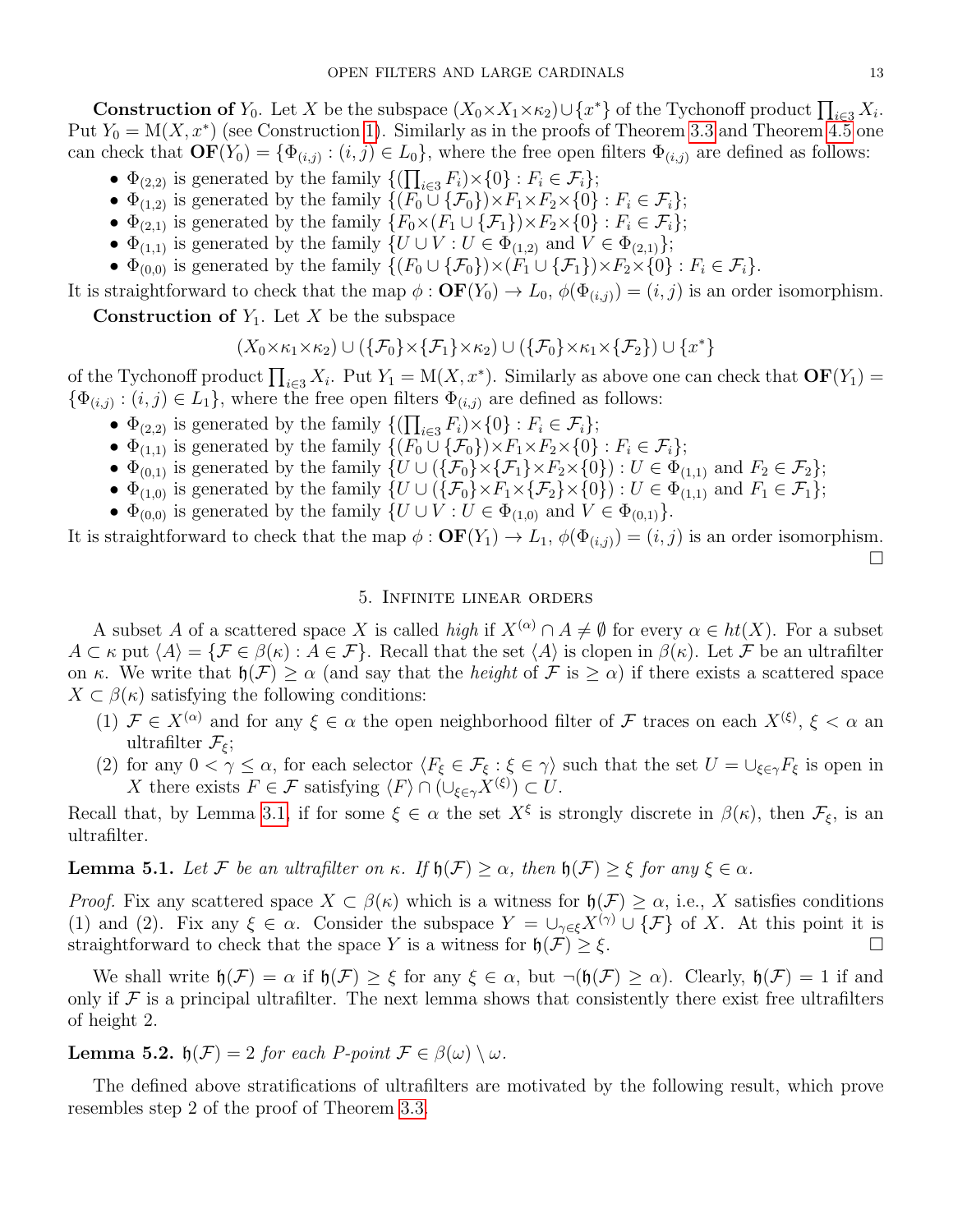**Proposition 5.3.** If there exists an ultrafilter F on  $\kappa$  such that  $\mathfrak{h}(\mathcal{F}) \geq \alpha$ , then for every  $\theta \leq \alpha$  there exists a scattered space M such that  $\mathbf{OF}(M)$  is order isomorphic to  $(\theta + 1, >)$ .

*Proof.* Fix a scattered subspace  $Y \subset \beta(\kappa)$  such that  $\mathcal{F} \in Y^{(\alpha)}$ , for any  $\xi \in \alpha$  the filter  $\mathcal{N}(\mathcal{F})$  traces on each  $Y^{(\xi)}, \xi < \alpha$  an ultrafilter  $\mathcal{F}_{\xi}$ , and for any  $\gamma \leq \alpha$ , for each selector  $\langle F_{\xi} \in \mathcal{F}_{\xi} : \xi \in \gamma \rangle$  such that the set  $U = \bigcup_{\xi \in \gamma} F_{\xi}$  is open in Y there exists  $F \in \mathcal{F}$  satisfying  $\langle F \rangle \cap (\bigcup_{\xi \in \gamma} Y_{\xi}) \subset U$ . With no loss of generality we can assume that  $\kappa \subset Y$ . Fix any  $\theta \leq \alpha$ . Set  $X = \bigcup_{\xi \in \theta} X^{(\xi)} \cup \{\mathcal{F}\}\.$  Let  $M = M(X, \mathcal{F})$ . Construction [1](#page-6-0) implies that the space M is scattered.

Let us show that  $\mathbf{OF}(M)$  is order isomorphic to  $(\theta + 1, \geq)$ . For this fix any free open filter H on M. By Construction [1,](#page-6-0) the subspace  $M \setminus ((X \setminus \{\mathcal{F}\}) \times \{0\})$  is H-closed. Hence  $(X \setminus \{\mathcal{F}\}) \times \{0\} \in \mathcal{H}$ . Note that  $\kappa \times \{0\}$  is a dense open discrete subspace of  $(X \setminus \{\mathcal{F}\}) \times \{0\}$ . Thus  $H \cap (\kappa \times \{0\}) \neq \emptyset$  for each  $H \in \mathcal{H}$ . Observe that  $\{F \times \{0\} : F \in \mathcal{F}\}\$ is the only free in M open filter on  $\kappa \times \{0\}$ . Therefore, the filter H traces on  $\kappa \times \{0\}$  the mentioned above ultrafilter.

Let  $\gamma$  be the smallest ordinal such that exists  $H \in \mathcal{H}$  which satisfies  $H \cap (X^{(\gamma)} \times \{0\}) = \emptyset$ . For  $\beta \in \gamma$  by  $\Phi_{\beta}$  we denote the filter on  $X^{(\beta)} \times \{0\}$  which is generated by the family  $\{U \times \{0\} : U \in \mathcal{F}_{\beta}\}.$ We claim that for each  $\beta \in \gamma$  the trace of the filter H on the set  $X^{(\beta)} \times \{0\}$  coincides with  $\Phi_{\beta}$ . By the choice of X and F, for any  $\beta \in \gamma$  the filter  $\Phi_{\beta}$  is an ultrafilter. Hence it is suffices to show that  $\Phi_{\beta} \subset \{H \cap (X^{(\beta)} \times \{0\}) : H \in \mathcal{H}\}\$ for any  $\beta \in \gamma$ . For this, fix any  $\beta \in \gamma$  and  $U \times \{0\} \in \Phi_{\beta}$ , where  $U \in \mathcal{F}_{\beta}$ . With no loss of generality we can assume that  $U = \langle V \rangle \cap X^{(\beta)}$  where  $V \in \mathcal{F}$ . Since the trace of H on  $\kappa \times \{0\}$  coincides with  $\{F \times \{0\} : F \in \mathcal{F}\}\$  there exists an open set  $H \in \mathcal{H}$  such that  $H \cap (\kappa \times \{0\}) \subset (V \cap \kappa) \times \{0\}$ . Let us show that

$$
H \cap (X^{(\beta)} \times \{0\}) \subset (\langle V \rangle \cap X^{(\beta)}) \times \{0\} = U \times \{0\}.
$$

Pick any point  $(z, 0) \in (H \cap (X^{(\beta)} \times \{0\}))$ . By the definition of the space  $X, z \in X^{(\beta)}$  is an ultrafilter on  $\kappa$ . Since the set H is open and taking into account the choice of V, we get that V is an element of the ultrafilter z. Consequently,  $(z, 0) \in (\langle V \rangle \cap X^{(\beta)}) \times \{0\} = U \times \{0\}$ . Hence  $H \cap (X^{(\beta)} \times \{0\}) \subset U \times \{0\}$ , witnessing that  $\Phi_{\beta} = \{H \cap (X^{(\beta)} \times \{0\}) : H \in \mathcal{H}\}\)$  for each  $\beta \in \gamma$ .

By  $\Phi^{<\gamma}$  we denote the open filter on M generated by the family  $\{(\langle F \rangle \cap (\cup_{\beta \in \gamma} X^{(\beta)}) \times \{0\} : F \in \mathcal{F}\}.$ By the arguments above, for each  $\beta \in \gamma$  traces of the filters H and  $\Phi^{\leq \gamma}$  on  $X^{(\beta)} \times \{0\}$  coincide. Let us show that  $\mathcal{H} = \Phi^{\leq \gamma}$ . Pick any element  $(\langle F \rangle \cap (\cup_{\beta \in \gamma} X^{(\beta)}) \times \{0\} \in \Phi^{\leq \gamma}$ . There exists an open set  $H_1 \in \mathcal{H}$  such that  $H_1 \cap (\kappa \times \{0\}) \subset F \times \{0\}$ . By the definition of  $\gamma$ , there exists an open set  $H_2 \in \mathcal{H}$ such that  $H_2 \cap (X^{(\gamma)} \times \{0\}) = \emptyset$ . Put  $H = H_1 \cap H_2$ . Taking into the account that the set H is open, it is easy to verify that  $H \subset (\langle F \rangle \cap (\cup_{\beta \in \gamma} X^{(\beta)})) \times \{0\}$ . Hence  $\Phi^{<\gamma} \subset \mathcal{H}$ . To show the converse inclusion, fix any open set  $H \in \mathcal{H}$ . For each  $\beta \in \gamma$ , the set  $F_{\beta} = \{z \in X^{(\beta)} : (z,0) \in H\}$  belongs to the filter  $\mathcal{F}_{\beta}$ . Since the set H is open in M, the set  $\bigcup_{\beta \in \gamma} F_{\beta}$  is open in X. By the definition of F, there exists  $F \in \mathcal{F}$ such that  $\langle F \rangle \cap (\cup_{\beta \in \gamma} X^{(\beta)}) \subset \cup_{\beta \in \gamma} F_{\beta}$ . Consequently,  $(\langle F \rangle \cap (\cup_{\beta \in \gamma} X^{(\beta)}) \times \{0\} \subset H$ , witnessing that  $\Phi^{<\gamma} = \mathcal{H}.$ 

To sum up,  $\mathbf{OF}(M) = {\Phi^{<\gamma}, \gamma \in \theta + 1}$ , and  $\Phi^{<\gamma_1} \subset \Phi^{<\gamma_2}$  iff  $\gamma_2 \leq \gamma_1$ . Hence  $\mathbf{OF}(M)$  is order isomorphic to  $(\theta + 1, \geq)$ .

<span id="page-13-0"></span>**Theorem 5.4.** (CH) There exists an ultrafilter F on  $\omega$  such that  $\mathfrak{h}(\mathcal{F}) > \omega$ .

*Proof.* Observe that during step 1 of the proof of Theorem [3.3](#page-6-2) for every  $n \in \mathbb{N}$  we constructed a countable scattered subspace  $X_n \subset \beta(\omega)$  which satisfies the following conditions:

- $ht(X_n) = n + 1$  and  $X_n^{(n)} = {\mathcal{F}_n}$  (we denoted the filter  $\mathcal{F}_n$  by  $x^*$ );
- For each  $m \in n$  the Cantor-Bendixson level  $X_n^{(m)}$  is strongly discrete, implying that the filter  $\mathcal{N}(\mathcal{F}_n)$  traces on  $X_n^{(m)}$  an ultrafilter.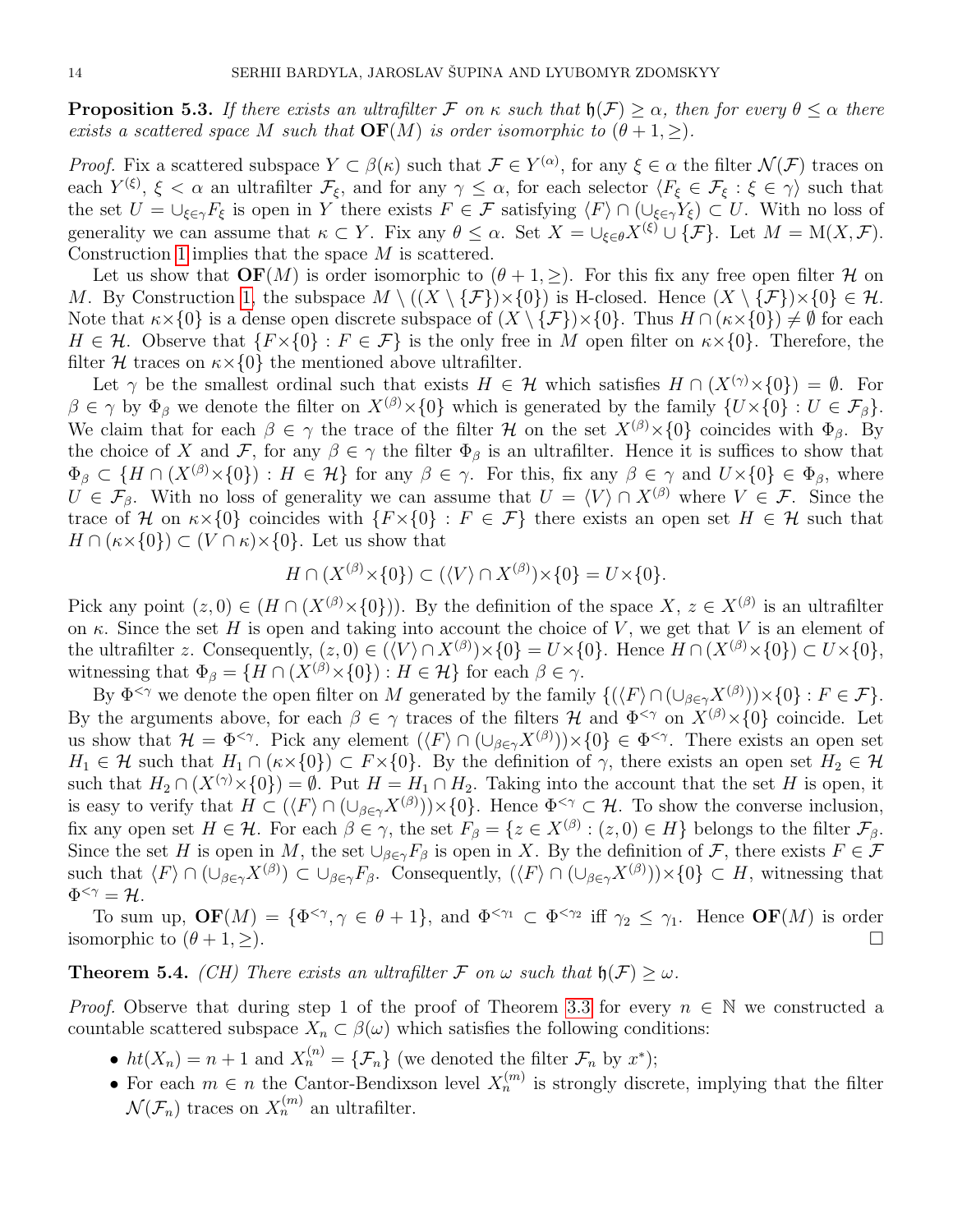Consider any partition  $\{C_n : n \in \omega\}$  of  $\omega$  into disjoint infinite subsets. For each  $n \in \omega$ ,  $X_n$  is homeomorphic to a subspace of  $\langle C_n \rangle \cong \beta(\kappa)$ . Let Y be a topological sum of  $\{X_n : n \in \omega\}$ . Identify Y with a subspace of  $\beta(\omega)$  such that  $X_n \subset \langle C_n \rangle$ . Enumerate the set of all high open subsets of Y as  $\{U_\alpha : \alpha \in \omega_1\}$ . Moreover, we assume that each high open subset of  $Y_\theta$  repeats cofinally many times in the enumeration. Also, enumerate all subsets of  $\omega$  as  $\{B_\alpha : \alpha \in \omega_1\}$ . Note that the latter two enumerations require CH. The desired ultrafilter  $\mathcal F$  on  $\omega$  will be constructed by induction of length  $\omega_1$ . Fix any  $\beta \in \omega_1$  and assume that we already constructed a family  $\mathcal{V}_{\beta} = \{V_{\alpha} : \alpha \in \beta\}$  of subsets of  $\omega$ which satisfies the following conditions:

- (a) the family  $\mathcal{V}_{\beta}$  is centered and, thus, generates a filter which we denote by  $\mathcal{W}_{\beta}$ ;
- (b) for any  $\alpha \in \beta$  either  $B_{\alpha} \in \mathcal{W}_{\beta}$  or  $\omega \setminus B_{\alpha} \in \mathcal{W}_{\beta}$ ;
- (c) for any  $W \in \mathcal{W}_{\beta}$  the set  $\langle W \rangle$  is high in Y, i.e.,  $\langle W \rangle \cap Y^{(m)} \neq \emptyset$  for any  $m \in \omega$ .

The filter  $W_\beta$  is an approximation to the desired filter F. At stage  $\beta$  two cases are possible:

- (i) for any  $n \in \omega$  there exists  $W_n \in \mathcal{W}_\beta$  such that  $\langle W_\delta \rangle \cap Y^{(n)} \subset U_\beta;$
- (ii) there exists  $n \in \omega$  such that  $\langle W \rangle \cap (Y^{(n)} \setminus U_\beta) \neq \emptyset$  for any  $W \in \mathcal{W}_\beta$ .

If case (ii) holds, then put  $W_\beta = \omega$ . Informally speaking the set  $U_\beta$  is at this stage "irrelevant" for our filter  $\mathcal{W}_{\beta}$ .

Assume that case (i) holds. Since the ordinal  $\beta$  is countable the filter  $\mathcal{W}_{\beta}$  admits a countable nested base  $\mathcal{B} = \{C_n : n \in \omega\}$ , i.e.,  $C_n \subset C_m$  whenever  $m \leq n$ . Moreover, with no loss of generality we can assume that  $C_n \subset \bigcap_{i \leq n} W_i$  for any  $n \in \omega$ .

First we inductively construct an auxiliary strongly discrete set  $E_\beta = \{e_n : n \in \omega\} \subset Y$ . Assume that some  $n \in \omega$  we already constructed a set  $\{e_k : k \in n\}$  such that  $e_k \in \langle C_k \rangle \cap X_{\phi(k)}^{(k)}$  $\phi(k)$  and  $\phi(k_1) \neq \phi(k_2)$ for any distinct  $k_1, k_2 \in n$ . Taking into account that the set  $T = \cup_{i \in n} X_{\phi(i)}$  is not high and the set  $C_n$ is high, we get that there exists a point  $e_n \in \langle C_n \rangle \cap (Y^{(n)} \setminus T)$ . Recall that we identify Y with the subspace of  $\beta(\omega)$ , so we consider points  $e_n$ ,  $n \in \omega$  as ultrafilters on  $\omega$ . For every  $n \in \omega$  fix any element  $S_n \in e_n$  such that  $S_n \subset X_{\phi(n)} \cap C_n$  and  $\langle S_n \rangle \cap Y^{(n)} = \{e_n\}$ , which exists since the set  $\langle C_n \rangle \cap X_{\phi(n)} \ni e_n$ is open in Y. Finally set  $V_{\beta}' = \cup_{n \in \omega} S_n$ . The choice of  $S_n$ ,  $n \in \omega$  together with the injectivity of the function  $\phi$  ensure that for any  $y \in Y$  there exists at most one  $n \in \omega$  such that  $S_n \in y$ . Hence

$$
\langle V'_{\beta} \rangle \cap Y = \bigcup_{n \in \omega} (\langle S_n \rangle \cap Y) \subset \bigcup_{n \in \omega} (\langle C_n \rangle \cap (\cup_{i \leq n} Y^{(i)})) \subset \bigcup_{n \in \omega} (\langle \cap_{i \leq n} W_i \rangle \cap (\cup_{i \leq n} Y^{(i)})) \subset U_{\beta}.
$$

Claim. At least one of the following assertions holds:

- (†) for any  $W \in \mathcal{W}_{\beta}$  the set  $Z = \langle W \cap V'_{\beta} \cap B_{\beta} \rangle$  is high;
- (††) for any  $W \in \mathcal{W}_{\beta}$  the set  $Z = \langle W \cap V'_{\beta} \cap (\kappa \setminus B_{\beta}) \rangle$  is high.

*Proof.* To derive a contradiction assume that both assertions fail. Then there exist  $W_1, W_2 \in \mathcal{W}_{\beta}$  and  $n_1, n_2 \in \omega$  such that for every  $m \geq n = \max\{n_1, n_2\}$  the following equalities hold:

$$
\langle W_1 \cap V'_\beta \cap B_\beta \rangle \cap Y^{(n_1)} = \emptyset \quad \text{ and } \quad \langle W_2 \cap V'_\beta \cap (\kappa \setminus B_\beta) \rangle \cap Y^{(n_2)} = \emptyset.
$$

Put  $W = W_1 \cap W_2$ . It is straightforward to check that for any  $m \geq n$ 

$$
\langle V'_{\beta} \cap W \rangle \cap Y^{(m)} \subset \langle W_1 \cap V'_{\beta} \cap B_{\beta} \rangle \cap Y^{(m)} \cup \langle W_2 \cap V'_{\beta} \cap (\kappa \setminus B_{\beta}) \rangle \cap Y^{(m)} = \emptyset.
$$

On the other hand, there exists  $m \geq n$  such that  $C_m \subset W$  and

 $e_m \in C_m \cap \langle V_\beta' \rangle \cap Y^{(m)} \subset \langle W \cap V_\beta' \rangle \cap Y^{(m)},$ 

which implies a contradiction.  $\Box$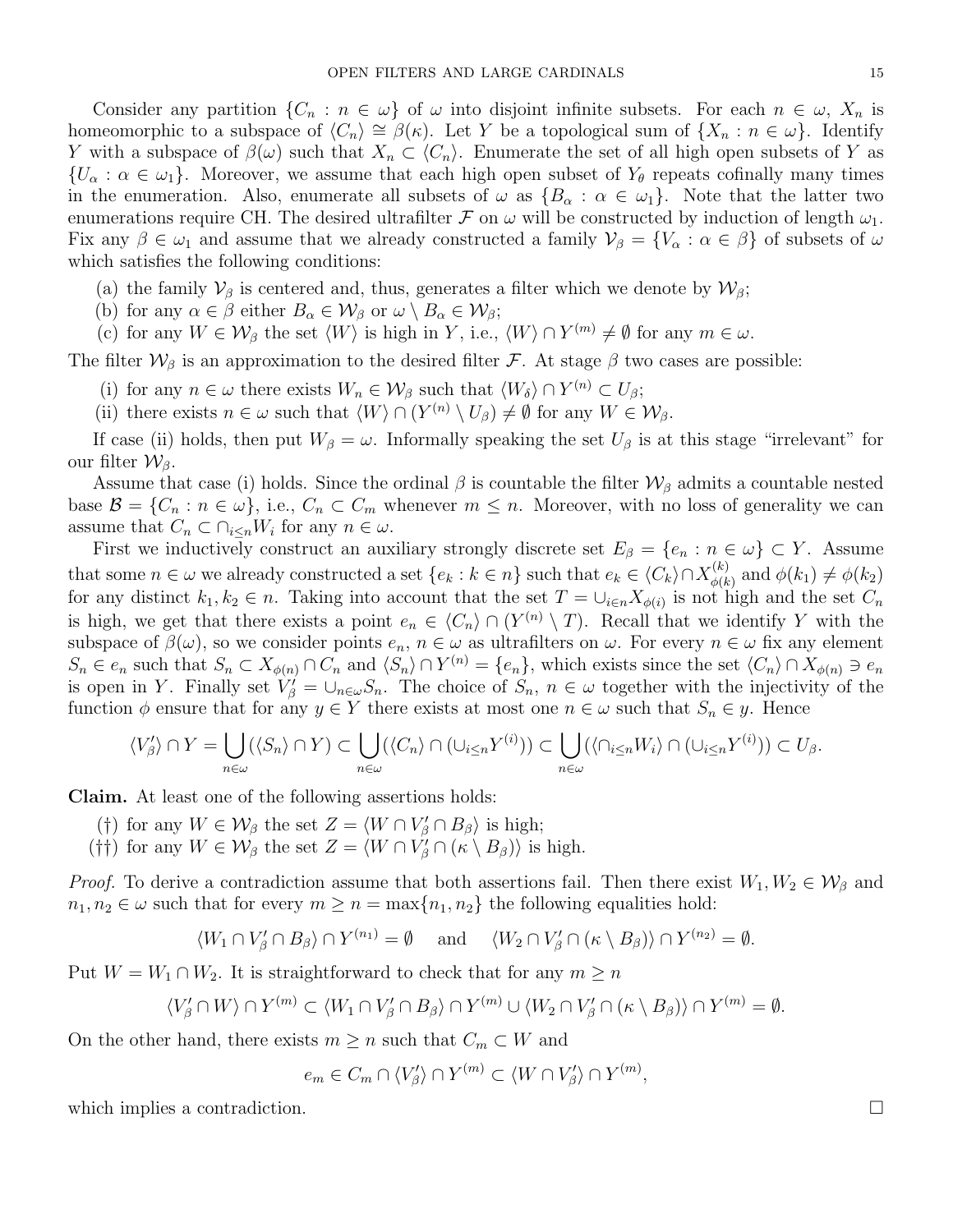If assertion (†) of Claim [5](#page-13-0) holds, then put  $V_{\beta} = V_{\beta}' \cap B_{\beta}$ . Otherwise, set  $V_{\beta} = V_{\beta}' \cap (\kappa \setminus B_{\beta})$ . Clearly, the family  $\mathcal{V}_{\beta+1} = \{V_\alpha : \alpha \in \beta+1\}$  satisfies the inductive hypothesis. So, after completing the induction we obtain a centered family  $\mathcal{V}_{\omega_1} = \{V_\alpha : \alpha \in \omega_1\}$ . Let F be the filter generated by the family  $\mathcal{V}_{\omega_1}$ . Fix any subset  $B \subset \kappa$ . There exists  $\xi \in \omega_1$  such that  $B = B_{\xi}$ . By the construction of the family  $\mathcal{V}_{\omega_1}$ , either  $V_{\xi} \subset B_{\xi}$  or  $V_{\xi} \subset \kappa \setminus B_{\xi}$ . Thus, either  $B \in \mathcal{F}$  or  $\kappa \setminus B \in \mathcal{F}$ , witnessing that  $\mathcal{F}$  is an ultrafilter. Let  $X = Y \cup {\mathcal{F}}$  be the subspace of  $\beta(\kappa)$ . The definition of F (see condition (c)) implies that  $X^{(\omega)} = {\mathcal{F}}$ . By  $\mathcal{F}_n$  we denote the trace of  $\mathcal{N}(\mathcal{F})$  on  $X^{(n)}$ . Observe that the definition of Y implies that for each  $n \in \omega$  the set  $X^{(n)}$  is strongly discrete. Hence  $\mathcal{F}_n$  is an ultrafilter for every  $n \in \omega$ .

So, to prove that  $\mathfrak{h}(\mathcal{F}) \geq \omega$  it remains to show that for any  $0 < \gamma \leq \omega$  for each selector  $\langle F_{\xi} \in \mathcal{F}_{\xi}$ :  $\xi \in \gamma$  such that the set  $U = \bigcup_{\xi \in \gamma} F_{\xi}$  is open in X there exists  $F \in \mathcal{F}$  satisfying  $\langle F \rangle \cap (\bigcup_{\xi \in \gamma} X^{(\xi)}) \subset U$ . It is easy to see that for  $\gamma < \omega$  the latter condition is automatically fulfilled, as the filter F is closed under finite intersections. Consider any selector  $\langle F_n \in \mathcal{F}_n : n \in \omega \rangle$  such that the set  $U = \cup_{n \in \omega} F_n$  is open in X. Since the set U is open and high in Y there exists a cofinal subset  $\Xi \subset \omega_1$  such that  $U = U_{\xi}$ for any  $\xi \in \Xi$ . For each  $n \in \omega$  there exists a basic open neighborhood  $\langle O_n \rangle$  of F which witnesses that  $F_n \in \mathcal{F}_n$ , that is,  $\langle O_n \rangle \cap X^{(n)} = \langle O_n \rangle \cap Y^{(n)} \subset F_n$ . By the construction of  $\mathcal F$  for each  $n \in \omega$  there exists  $m(n) \in \omega$  and a family  $\{V_{\xi_0}, \ldots, V_{\xi_{m(n)}}\} \subset \mathcal{V}_{\omega_1}$  such that  $\cap_{i \leq m(n)} V_{\xi_i} \subset O_n$ . Set  $\delta_n = \max\{\xi_0, \ldots, \xi_{m(n)}\}.$ Since the set  $\Xi$  is unbounded in  $\omega_1$  there exists  $\mu \in \Xi$  such that  $\mu > \sup\{\delta_n : n \in \omega\}$ . Then at stage  $\mu$  of our induction the set  $U = U_{\mu}$  will be already "relevant" for the approximating filter  $\mathcal{W}_{\mu}$ , that is case (i) holds. Then, taking into account that  $Y = \bigcup_{n \in \omega} X^{(n)}$ , the inequality  $\langle V_{\mu} \rangle \cap Y \subset \langle V_{\mu}' \rangle \cap Y \subset U$ implies that  $\mathfrak{h}(\mathcal{F}) \geq \omega$ .

**Theorem 5.5.** If there exists an ultrafilter F such that  $h(\mathcal{F}) > \alpha > \omega$ , then there exists a measurable cardinal.

*Proof.* Assume that there exists a cardinal  $\kappa$  and an ultrafilter  $\mathcal{F} \in \beta(\kappa)$  such that  $\mathfrak{h}(\mathcal{F}) \geq \alpha > \omega$ . Then there exists a scattered subspace  $X \subset \beta(\kappa)$  satisfying the following two conditions:

- (1)  $\mathcal{F} \in X^{(\alpha)}$  and for any  $\xi \in \alpha$  the open neighborhood filter of  $\mathcal{F}$  traces on each  $X^{(\xi)}$ ,  $\xi < \alpha$  and ultrafilter  $\mathcal{F}_{\varepsilon}$ ;
- (2) for any  $0 < \gamma \leq \alpha$ , for each selector  $\langle F_{\xi} \in \mathcal{F}_{\xi} : \xi \in \gamma \rangle$  such that the set  $U = \bigcup_{\xi \in \gamma} F_{\xi}$  is open in X there exists  $F \in \mathcal{F}$  satisfying  $\langle F \rangle \cap (\bigcup_{\xi \in \gamma} X^{(\xi)}) \subset U$ .

Lemma [5.1](#page-12-0) implies that with no loss of generality we can assume that  $\alpha = \omega + 1$  and  $X^{(\omega+1)} = {\mathcal{F}}$ . To derive a contradiction, assume that there exist no measurable cardinals. Then the ultrafilters  $\mathcal F$ and  $\mathcal{F}_{\omega}$  are not  $\omega_1$ -complete. Then there exist families  $\{H_n : n \in \omega\} \subset \mathcal{F}$  and  $\{G_n : n \in \omega\} \subset \mathcal{F}_{\omega}$ such that  $\bigcap_{n\in\omega}H_n=\emptyset=\bigcap_{n\in\omega}G_n$ . By the definition of  $\mathcal{F}_{\omega}$ , for every  $n\in\omega$  there exists  $T_n\in\mathcal{F}$ such that  $\langle T_n \rangle \cap X^{(\omega)} \subset G_n$ . For every  $n \in \omega$  put  $S_n = \bigcap_{i \leq n} H_n \cap (\bigcap_{i \leq n} T_n)$ . Then  $\{S_n : n \in \omega\}$  is a decreasing sequence of elements of F such that  $\bigcap_{n\in\omega}S_n=\emptyset$  and  $\bigcap_{n\in\omega}(\langle S_n\rangle\cap X^{(\omega)})\subset\bigcap_{n\in\omega}G_n=\emptyset$ . For any  $n \in \omega$  put  $F_n = \langle S_n \rangle \cap X^{(n)} \in \mathcal{F}_n$ . Since  $S_n \subset S_m$  whenever  $m \leq n$ , the set  $\bigcup_{i \in \omega} F_i$  is open in X. Condition (2) implies the existence of a set  $F \in \mathcal{F}$  such that  $\langle F \rangle \cap (\bigcup_{i \in \omega} X^{(i)}) \subset \bigcup_{i \in \omega} F_i$ . Denote  $G = \langle F \rangle \cap X^{(\omega)} \in \mathcal{F}_{\omega}$ . Since the set  $\Phi = \langle F \rangle \cap (\bigcup_{i \in \omega} X^{(i)})$  is open,  $\Phi \subset \bigcup_{i \in \omega} F_i$  and the set  $\bigcup_{i \in \omega} F_i$ is open, we get that the set  $(\bigcup_{i\in\omega} F_i) \cup G$  is open as well. Since  $\bigcap_{n\in\omega} (\langle S_n \rangle \cap X^{(\omega)}) = \emptyset$  there exists  $n \in \omega$  such that  $W = G \setminus (\langle S_n \rangle \cap X^{(\omega)}) \neq \emptyset$ . Consider any ultrafilter  $\mathcal{U} \in W$ . It follows that  $S_n \notin \mathcal{U}$ , witnessing that  $\kappa \setminus S_n \in \mathcal{U}$ . Since the set  $(\bigcup_{i \in \omega} F_i) \cup G$  is open in X the exists  $U \in \mathcal{U}$  such that  $\langle U \rangle \cap X \subset (\bigcup_{i \in \omega} F_i) \cup G$ . Then  $V = U \cap (\kappa \setminus S_n) \in \mathcal{U}$  and  $\langle V \rangle \cap X \subset (\bigcup_{i \in \omega} F_i) \cup G$ . Taking into account that  $\mathcal{U} \in X^{(\omega)}, \emptyset \neq \langle V \rangle \cap X^{(n)} \subset F_n$ . But since  $V \cap S_n = \emptyset$ , the definition of  $F_n$  implies that  $\langle V \rangle \cap F_n = \emptyset$ . The obtained contradiction finalizes the proof.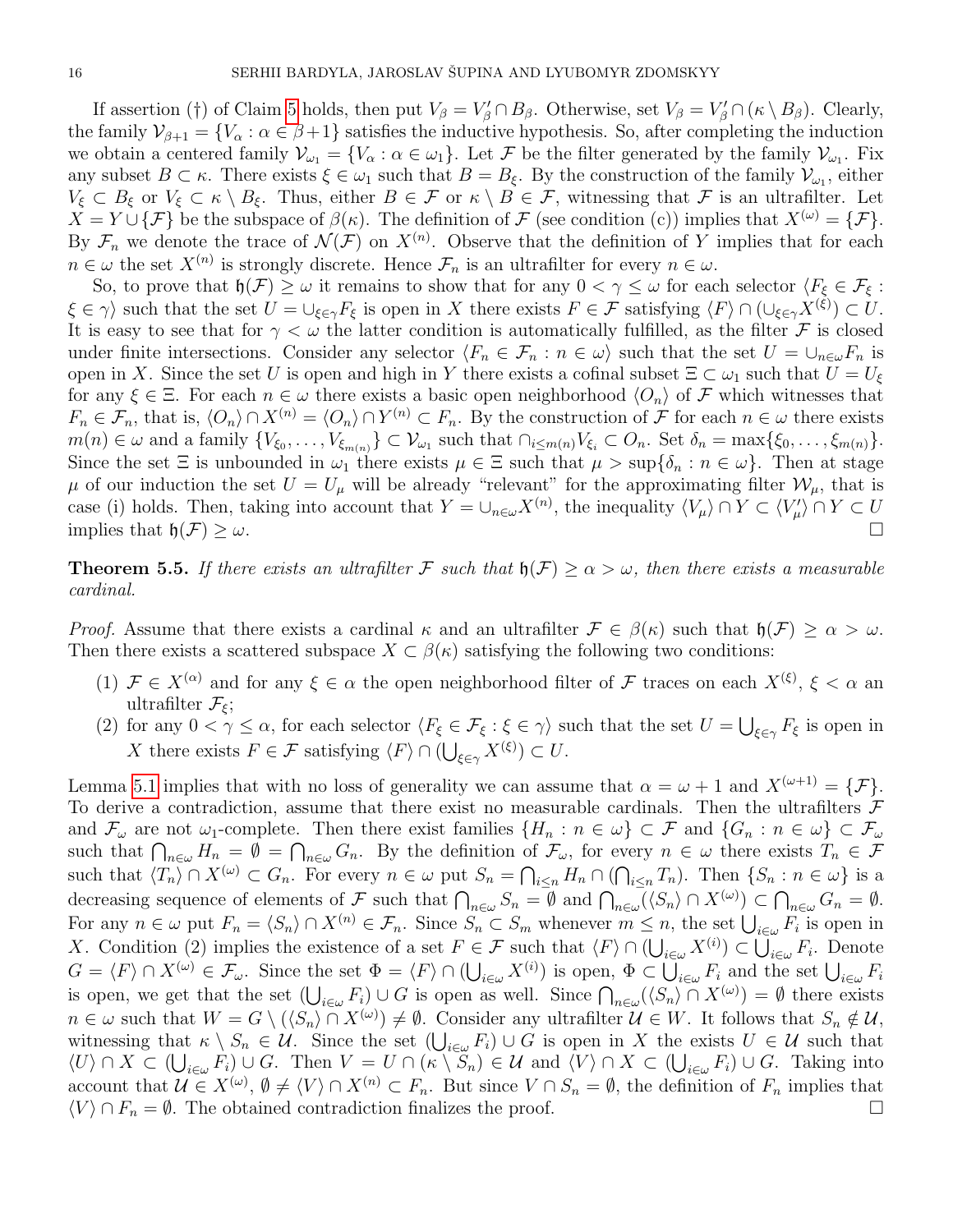**Proposition 5.6.** If there exists a measurable cardinal  $\mu$  and an ultrafilter F such that  $\mathfrak{h}(\mathcal{F}) \geq \alpha < \mu$ , then for every  $n \in \omega$  there exists an ultrafilter  $\mathcal{F}_n$  such that  $\mathfrak{h}(F_n) \geq \alpha + n$ .

#### 6. Complete open ultrafilters

In this section we give an affirmative answer to Question [4.](#page-1-4) Let us note that in the following theorem there are no restrictions on separation axioms of the space X.

<span id="page-16-1"></span>**Theorem 6.1.** There exists a space X possessing a free  $\omega_1$ -complete open ultrafilter if and only if there exists a measurable cardinal.

*Proof.* If  $\lambda$  is a measurable cardinal, then obviously the discrete space  $\lambda$  possesses a  $\lambda$ -complete open ultrafilter.

Assume that a space X possesses a free  $\omega_1$ -complete open ultrafilter  $\mathcal{F}$ . Let

$$
\lambda = \min \{ \kappa : \exists \mathcal{F}' \in [\mathcal{F}]^{\kappa} : \mathrm{Int}(\cap_{G \in \mathcal{F}'} \overline{G}) \notin \mathcal{F} \}.
$$

Since the filter F is free and  $\omega_1$ -complete we get that  $\omega_1 \leq \lambda \leq |X|$ . Let

$$
\lambda^{'}=\min\{\kappa: \exists \mathcal{F}^{'}\in [\mathcal{F}]^{\kappa}: \mathrm{Int}(\cap_{G\in \mathcal{F}^{'}}\overline{G})=\emptyset\}.
$$

<span id="page-16-0"></span>Claim 1.  $\lambda = \lambda'$ .

Proof. Since  $\emptyset \notin \mathcal{F}$  we get that  $\lambda \leq \lambda'$ . By the definition of  $\lambda$ , there exists a family  $\mathcal{G} \subset \mathcal{F}$  of cardinality  $\lambda$  such that  $A = \text{Int}(\bigcap_{G \in \mathcal{G}} \overline{G}) \notin \mathcal{F}$ . Since F is an open ultrafilter, there exists an open set  $B \in \mathcal{F}$  such that  $A \cap B = A \cap \overline{B} = \emptyset$ . Then the family  $\mathcal{H} = \mathcal{G} \cup \{B\}$  has cardinality  $\lambda$  and  $Int(\bigcap_{H \in \mathcal{H}} \overline{H}) = \emptyset$ . Thus,  $\lambda = \lambda'$ . The contract of the contract of the contract of the contract of the contract of the contract of  $\Box$ 

Next we shall inductively construct a subset  $\{F_{\alpha}: \alpha \in \lambda\} \subset \mathcal{F}$  which satisfies the following conditions:

- (1)  $F_0 = X$ ;
- (2)  $F_{\alpha+1} \subset F_{\alpha} = \text{Int}(\overline{F_{\alpha}});$
- (3)  $F_{\alpha} \setminus \overline{F_{\alpha+1}} \neq \emptyset;$
- (4)  $F_{\xi} = \text{Int}(\bigcap_{\alpha \in \xi} \overline{F_{\alpha}})$  if the ordinal  $\xi$  is limit;
- (5) Int $(\bigcap_{\alpha \in \lambda} \overline{F_{\alpha}}) = \emptyset$ .

Fix any family  $\mathcal{G} = \{G_\alpha : \alpha \in \lambda\} \subset \mathcal{F}$  such that  $\cap_{\alpha \in \lambda} \overline{G_\alpha} = \emptyset$ , which exists by Claim [1.](#page-16-0) For each  $\alpha \in \lambda$ let  $H_{\alpha} = \text{Int}(\overline{G_{\alpha}})$ . Since  $\overline{H_{\alpha}} = \overline{G_{\alpha}}$  we deduce that  $\text{Int}(\cap_{\alpha \in \lambda} H_{\alpha}) = \text{Int}(\cap_{\alpha \in \lambda} G_{\alpha}) = \emptyset$ . Put  $F_0 = X$ . Assume that we already constructed  $F_{\alpha}$  for each  $\alpha < \xi$ . Depending on  $\xi$  we do the following:

- assuming that  $\xi = \theta + 1$ , fix any  $x \in F_{\theta}$  and find  $P \in \mathcal{F}$  such that  $x \notin \overline{P}$ . Observe that the set P exists, because the filter F is free. Then put  $F_{\xi} = \text{Int}(\overline{F_{\theta}} \cap \overline{H_{\theta}} \cap \overline{P})$ .
- if  $\xi$  is limit, then put  $F_{\xi} = \text{Int}(\bigcap_{\alpha < \xi} \overline{F_{\alpha}}).$

One can easily check that the constructed above family  $\{F_{\alpha}, \alpha \in \lambda\}$  satisfies conditions (1)–(5).

For each  $\alpha \in \lambda$  let  $D_{\alpha} = F_{\alpha} \setminus \overline{F_{\alpha+1}}$ .

**Claim 2.** The set  $D = \bigcup_{\alpha \in \lambda} D_{\alpha}$  is open and dense in X.

*Proof.* Being a union of open sets, the set  $D$  is open. To derive a contradiction, assume that the set D is not dense. Then there exists a nonempty open set  $V \subset X \setminus D$ . Since  $F_0 = X, V \subset F_0$ . Assume that for any  $\alpha \in \xi$  we have that  $V \subset \overline{F_{\alpha}}$ . If  $\xi = \eta + 1$ , then  $V \subset \overline{F_{\eta}}$  and  $V \cap (F_{\eta} \setminus \overline{F_{\xi}}) = \emptyset$ , because  $F_{\eta} \setminus \overline{F_{\xi}} \subset D$  and  $V \cap D = \emptyset$ . Condition (2) implies that  $V \subset \overline{F_{\xi}}$ . If the ordinal  $\xi$  is limit, we get that  $V \subset \overline{F_{\alpha}}$  for every  $\alpha \in \lambda$ . Then  $V \subset \bigcap_{\alpha \in \lambda} \overline{F_{\alpha}}$ . Since V is open we get that  $V \subset \text{Int}(\bigcap_{\alpha \in \lambda} \overline{F_{\alpha}}) = F_{\xi}$ .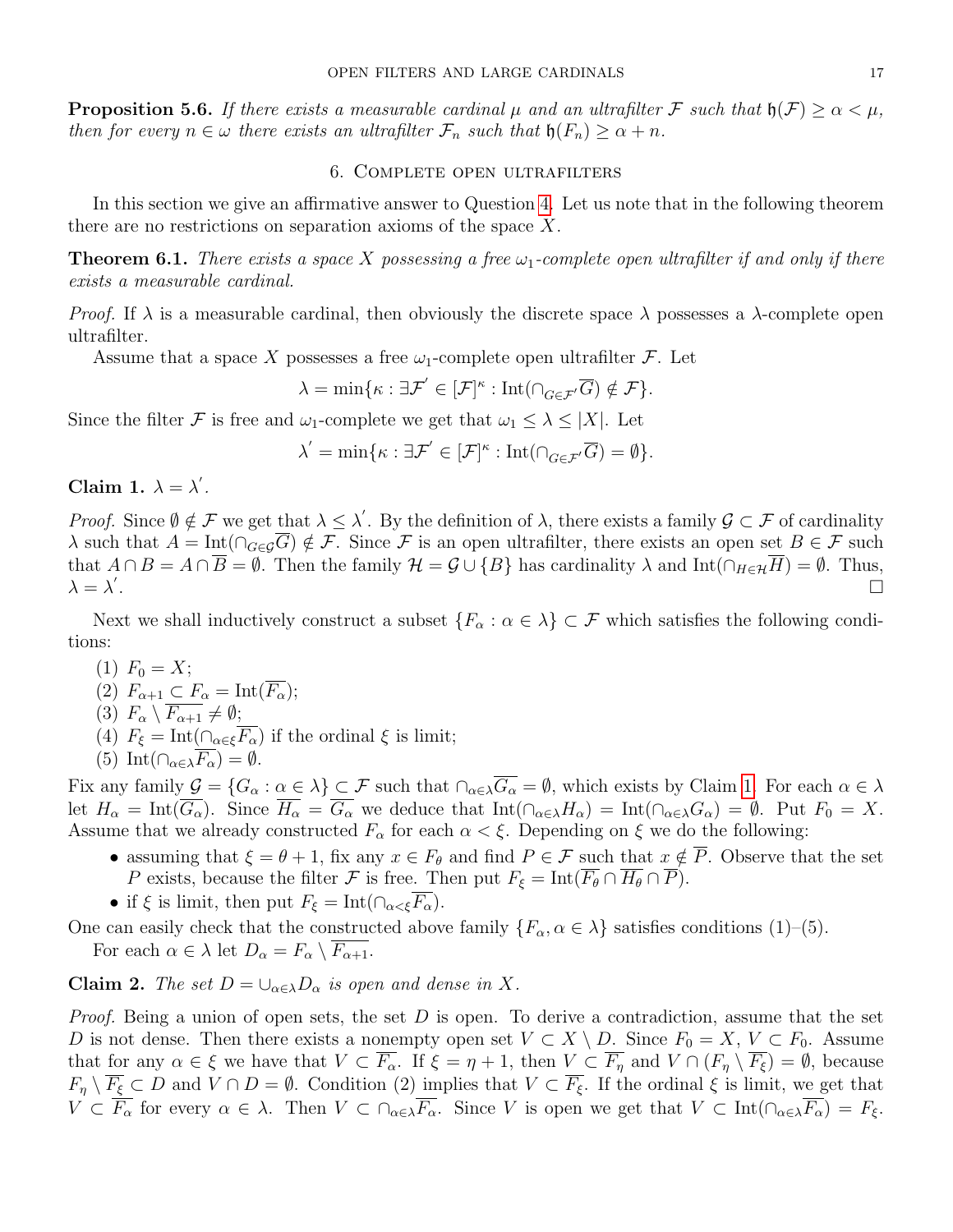Hence the above arguments provide that  $V \subset \bigcap_{\alpha \in \lambda} \overline{F_{\alpha}} = \emptyset$  which contradicts the choice of V. Hence the set  $D$  is dense.

By  $\hat{\mathcal{F}}$  we denote the filter generated by the base  $\mathcal{B} = {\text{Int}}(\overline{F}) : F \in \mathcal{F}$ . Let us check that the filter  $\hat{\mathcal{F}}$  is  $\lambda$ -complete. For this fix any family  $\{\text{Int}(\overline{F_{\alpha}}) : \alpha < \beta < \lambda\} \subset \mathcal{B}$ . Since the filter  $\mathcal F$  is open, Int $(\overline{F_{\alpha}}) \in \mathcal{F}$  for each  $\alpha \in \beta$ . By the  $\lambda$ -completeness of the filter  $\mathcal{F}$ , the set  $Z = \bigcap_{\alpha \in \beta} \text{Int}(\overline{F_{\alpha}})$  belongs to F. Since  $Z \subset \text{Int}(\overline{F_{\alpha}})$  we get that  $\text{Int}(\overline{Z}) \subset \text{Int}(\overline{\text{Int}(\overline{F_{\alpha}})}) = \text{Int}(\overline{F_{\alpha}})$  for every  $\alpha \in \beta$ . It follows that Int( $\overline{Z}$ )  $\subset Z$ , witnessing that  $Z \in \hat{\mathcal{F}}$ . Hence the filter  $\hat{\mathcal{F}}$  is  $\lambda$ -complete.

Consider the filter W on the cardinal  $\lambda$  generated by the family  $\{W_F : F \in \mathcal{F}\}\,$ , where  $W_F = \{\xi \in$  $\lambda : D_{\xi} \cap F \neq \emptyset$ . The  $\lambda$ -completeness of  $\hat{\mathcal{F}}$  implies that the filter W is  $\lambda$ -complete as well. To show that W is an ultrafilter, consider any partition  $\lambda = M \cup N$ . Let  $I = \bigcup_{\alpha \in M} D_{\alpha}$  and  $J = \bigcup_{\alpha \in N} D_{\alpha}$ . Clearly, the disjoint sets I, J are open and  $D = I \cup J$ . Since D is an open dense subset of X and the filter F is an open ultrafilter, we get that  $D \in \mathcal{F}$ . The characterization of Mooney [\[24\]](#page-20-11) of open ultrafilters (see the first section) implies that either  $I \in \mathcal{F}$  or  $J \in \mathcal{F}$ . It is straightforward to check that Int( $\overline{I}$ ) ∩ Int( $\overline{J}$ ) =  $\emptyset$ . Assuming that  $I \in \mathcal{F}$  we get that Int( $\overline{I}$ )  $\in \hat{\mathcal{F}}$  and  $M = W_{\text{Int}(\overline{I})} \in \mathcal{W}$ . Otherwise, Int $(\overline{J}) \in \hat{\mathcal{F}}$  and  $N = W_{\text{Int}}(\overline{I}) \in \mathcal{W}$ . Hence W is a  $\lambda$ -complete ultrafilter, witnessing that the cardinal  $\lambda$ is measurable.  $\Box$ 

A filter  $\mathcal F$  on a space X is called *closed* if  $\mathcal F$  possesses a base consisting of closed sets. A closed filter F is a closed ultrafilter if for any closed subset  $A \notin \mathcal{F}$  there exists  $F \in \mathcal{F}$  such that  $F \cap A = \emptyset$ .

<span id="page-17-0"></span>**Lemma 6.2.** There exists a space X possessing a free  $\omega_1$ -complete closed ultrafilter F such that  $Int(F) \neq$  $\emptyset$  for any  $F \in \mathcal{F}$  if and only if there exists a measurable cardinal.

*Proof.* Since any  $\lambda$ -complete ultrafilter on a measurable cardinal  $\lambda$  is closed, the "if" part of the proof is trivial.

Assume that a space X possesses an  $\omega_1$ -complete closed ultrafilter F such that Int(F)  $\neq \emptyset$  for any  $F \in \mathcal{F}$  By  $\hat{\mathcal{F}}$  we denote the open filter generated by the base  $\mathcal{B} = \{\text{Int}(F) : F \in \mathcal{F}\}\.$  Since for any closed subsets  $A, B \subset X$ , Int(A) ∩ Int(B) = Int(A ∩ B) we obtain that the filter  $\hat{\mathcal{F}}$  is well-defined. Fix any family  $\{F_n : n \in \omega\} \subset \mathcal{F}$ . Taking into account that  $\bigcap_{i \in \omega} F_i \in \mathcal{F}$  and  $\mathrm{Int}(\bigcap_{i \in \omega} F_i) \subset \bigcap_{i \in \omega} \mathrm{Int}(F_i)$ we get that the open filter  $\hat{\mathcal{F}}$  is  $\omega_1$ -complete. Consider any open set  $U \notin \hat{\mathcal{F}}$ . To derive a contradiction assume that  $\overline{U} \in \mathcal{F}$ . Observe that the closed nowhere dense subset  $\overline{U} \setminus U \notin \mathcal{F}$ . Then there exists  $\overline{U} \supset F \in \mathcal{F}$  such that  $F \cap \overline{U} \setminus U = \emptyset$ . It follows that  $F \subset U \in \mathcal{F}$  which contradicts our assumption. Hence  $\overline{U} \notin \mathcal{F}$  and, as a consequence,  $X \setminus U \in \mathcal{F}$ . Then  $V = X \setminus \overline{U} \in \hat{\mathcal{F}}$  and  $V \cap U = \emptyset$ . Thus,  $\hat{\mathcal{F}}$  is an open ultrafilter. Theorem [6.1](#page-16-1) implies the existence of a measurable cardinal.

**Lemma 6.3.** A space X is Lindelöf if and only if X possesses no free  $\omega_1$ -complete closed filters.

*Proof.* Fix any free closed filter F on a Lindelöf space X. Let B is a base of F consisting of closed subsets. Clearly the family  $\mathcal{U} = \{X \setminus B : B \in \mathcal{B}\}\$ is an open cover of X. By the Lindelöfness of X, there exists a countable subcover  $\mathcal{V} = \{X \setminus B_i : i \in \omega\} \subset \mathcal{U}$ . Then  $\cap_{i \in \omega} B_i = \emptyset$ , witnessing that  $\mathcal{F}$  is not  $\omega_1$ -complete.

To derive a contradiction, assume that a space X is not Lindelöf, but possesses no free  $\omega_1$ -complete closed filters. Consider any open cover  $U$  of X which contains no countable subcover. Consequently,  $X \setminus (\cup \mathcal{V}) \neq \emptyset$  for any countable subset  $\mathcal V$  of  $\mathcal U$ . Then the family  $\mathcal B = \{X \setminus (\cup \mathcal{V}) : \mathcal V \in [\mathcal{U}]^{\leq \omega}\}$  is a base of some free  $\omega_1$ -complete closed filter F on X. But this contradicts the choice of X.

In fact, the latter is the indirect proof: Consider any open cover  $\mathcal U$  of X which contains no countable subcover. Consequently,  $X \setminus (\cup \mathcal{V}) \neq \emptyset$  for any countable subset  $\mathcal{V}$  of  $\mathcal{U}$ . Then the family  $\mathcal{B} = \{X \setminus (\cup \mathcal{V}) :$  $\mathcal{V} \in [\mathcal{U}]^{\leq \omega}$  is a base of some free  $\omega_1$ -complete closed filter F on X.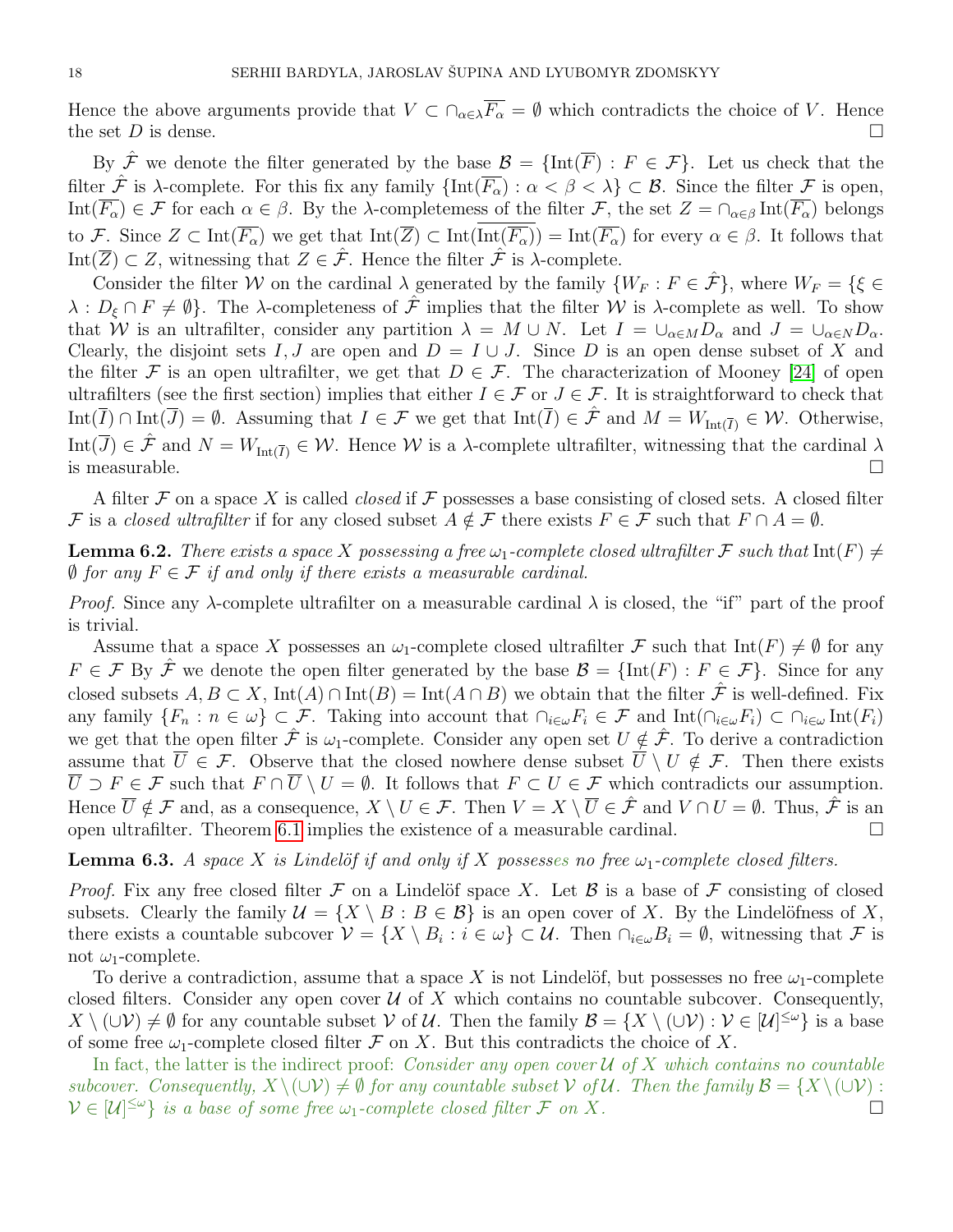In what follows we assume that ordinals carry the order topology. A filter  $\mathcal F$  on an ordinal  $\lambda$  of uncountable cofinality is called a *club filter* is  $\mathcal F$  is generated by closed unbounded subsets of  $\lambda$ . For more about the club filter see Chapter II.6 of [\[19\]](#page-20-1). By  $cf(\lambda)$  we denote the cofinality of  $\lambda$ .

<span id="page-18-0"></span>**Lemma 6.4.** For each ordinal  $\lambda$  of uncountable cofinality the club filter is a free cf( $\lambda$ )-complete closed ultrafilter.

*Proof.* Fix any closed subset  $A \subset \lambda$ . If A is unbounded, then  $A \in \mathcal{F}$ . Otherwise, there exists  $\xi = \sup A$ . Then the set  $\{\alpha \in \lambda : \alpha \geq \xi + 1\}$  is an element of the club filter disjoint with A. Hence the club filter is a closed ultrafilter. Since each element of  $\lambda$  has a bounded open neighborhood, the club filter is free. Finally, the  $cf(\lambda)$ -completeness of the club filter follows from [\[19,](#page-20-1) Lemma 6.8].

By t we denote the minimal cardinality of a maximal tower on  $\omega$ . See ? for more details. It is known that  $\omega_1 \leq \mathfrak{t} \leq \mathfrak{c}$ .

**Proposition 6.5.** There exists a separable first-countable normal locally compact space  $X$  of cardinality  $\omega_1$  which possesses a free  $\omega_1$ -complete closed ultrafilter. Moreover, if  $\mathfrak{t} = \omega_1$ , then X is sequentially compact.

*Proof.* The space X will be a subspace of a space constructed by Franklin and Rajagopalan in [\[14\]](#page-20-23) (see also Example 7.1 in [\[8\]](#page-20-24)). Fix an increasing maximal tower  $\mathcal{T} = \{T_\alpha \mid \alpha \in \kappa\}$  on  $\omega$ . That is  $T \subset [\omega]^\omega$ ,  $T_{\alpha} \subset T_{\beta}$ ,  $|T_{\beta} \setminus T_{\alpha}| = \omega$  for any  $\alpha \in \beta$ , and there exists no subset  $P \subset \omega$  such that  $|\omega \setminus P| = \omega$  and  $T_{\alpha} \subset F$  for all  $\alpha \in \kappa$ . The maximality of the tower  $\mathcal T$  implies that the ordinal  $\kappa$  has an uncountable cofinality. Consider the space  $Y(T) = T \cup \omega$  which is topologized as follows. Points of  $\omega$  are isolated and a basic open neighborhood of  $T \in \mathcal{T}$  has the form

$$
B(S,T,F) = \{ P \in \mathcal{T} \mid S \subset^* P \subseteq^* T \} \cup ((T \setminus S) \setminus F),
$$

where  $S \in \mathcal{T} \cup \{\emptyset\}$  satisfies  $S \subset^* T$  and F is a finite subset of  $\omega$ . By Example 7.1 from [\[8\]](#page-20-24),  $Y(\mathcal{T})$ is separable normal locally compact and sequentially compact. Note that the subspace  $\mathcal T$  of  $Y(\mathcal T)$  is homeomorphic to the ordinal  $\kappa$ . Let  $X = \omega \cup \{T_\alpha : \alpha \in \omega_1\}$  be a subspace of  $Y(\mathcal{T})$ . It is easy to see that the subspace  $Z = \{T_\alpha : \alpha \in \omega_1\}$  of X is homeomorphic to the cardinal  $\omega_1$ . Lemma [6.4](#page-18-0) implies that the subspace Z possesses a free  $\omega_1$ -complete closed ultrafilter F. Since the set Z is closed in X, the filter F is a free  $\omega_1$ -complete closed ultrafilter on X. Since  $\omega$  is a dense subset of X, the space X is separable. Being an open subspace of a locally compact space  $Y$ , the space  $X$  remains locally compact. First-countablity of X follows from the definition of topology on Y. Consider any two closed disjoint subsets A, B of X. If  $|A| = |B| = \omega_1$ , then  $A \cap Z$  and  $B \cap Z$  are closed unbounded. It follows that  $A \cap B \neq \emptyset$  which contradicts our assumption. Hence without loss of generality we can assume that  $|A| = \omega$ . is the space X normal?

If  $\mathfrak{t} = \omega_1$ , then we can assume that  $\kappa = \omega_1$ . In this case put  $X = Y(\mathcal{T})$ .

Recall that a space  $X$  is called *countably compact* if  $X$  possesses no free closed filters with countable base.

It follows that every closed filter on a countably compact space can be enlarged to a  $\omega_1$ -complete closed filter. Indeed, if  $\mathcal F$  is a closed filter on a countably compact space, then the filter  $\mathcal H$  generated by the base  $\{\cap H : H \in [\mathcal{F}]^{\leq \omega}\}\$ is closed and  $\omega_1$ -complete. Hence we get the following.

<span id="page-18-1"></span>**Lemma 6.6.** Any free closed filter on a countably compact space can be enlarged to a free  $\omega_1$ -complete closed ultrafilter.

*Proof.* Let X be a countably compact non-compact space possessing a closed free filter  $\mathcal{F}'$ . Enlarge  $\mathcal{F}'$ to a free closed ultrafilter F. Consider the filter H on X generated by the base  $\{\cap H : H \in [\mathcal{F}]^{\leq \omega}\}.$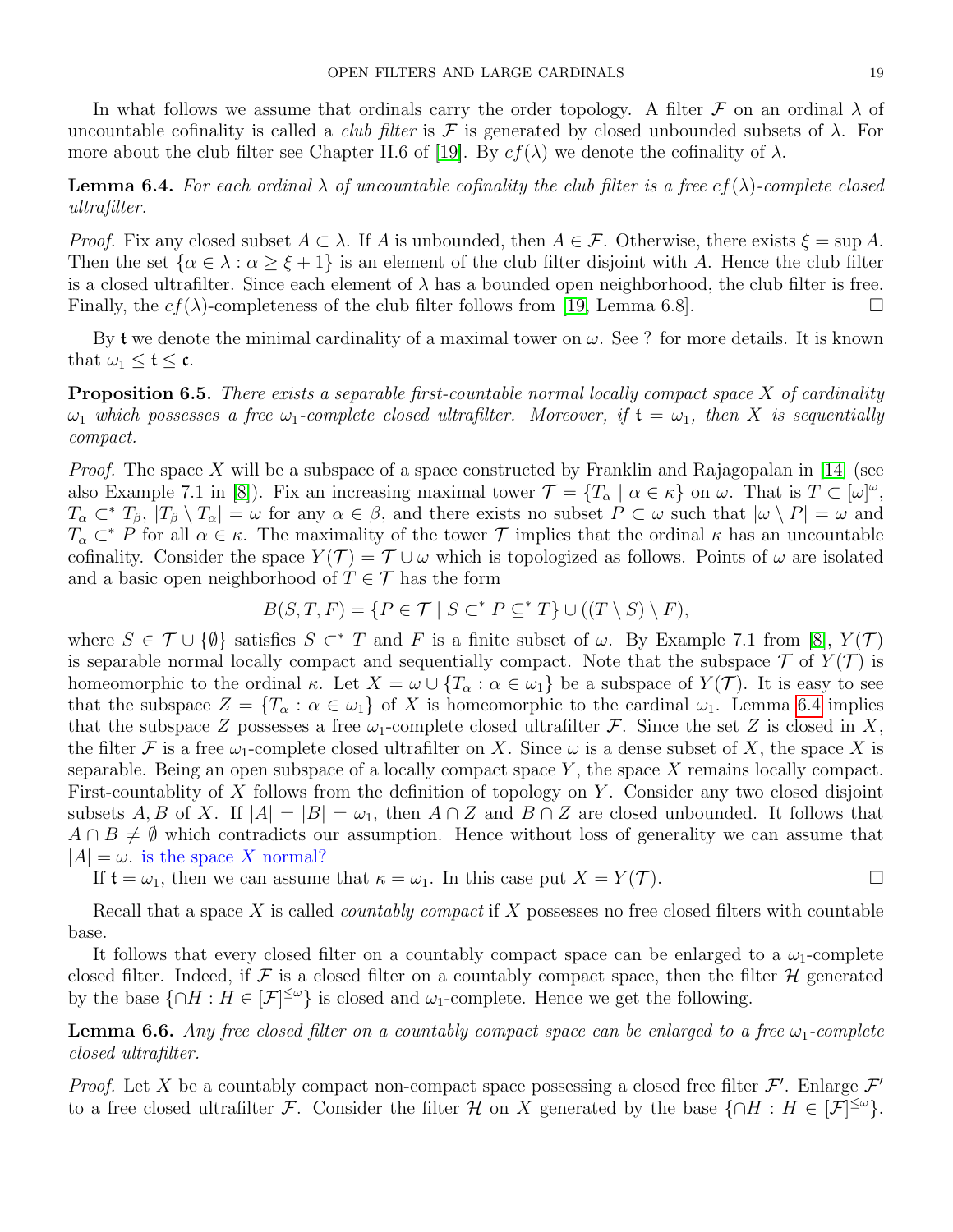Taking into account the countable compactness of X and the inclusion  $\mathcal{F} \subset \mathcal{H}$ , we obtain that  $\mathcal{F} = \mathcal{H}$ is a  $\omega_1$ -complete free closed ultrafilter.

Lemma [6.6](#page-18-1) does not hold for pseudocompact spaces. Consider Mrowka space.

A space X is called *perfectly normal* if it is normal and every closed subset in X is  $G_{\delta}$ . In [\[26\]](#page-20-25) Ostaszewski under  $\diamondsuit$  constructed a famous example of a hereditary separable perfectly normal firstcountable locally compact countably compact non-compact space of cardinality  $\omega_1$ . For more information about  $\diamondsuit$  see Chapter II.7 of [\[19\]](#page-20-1). Since the Ostaszewski space is not compact it admits a free closed filter. Then Lemma [6.6](#page-18-1) implies the following.

<span id="page-19-4"></span>**Proposition 6.7.** ( $\diamondsuit$ ) There exists a hereditary separable perfectly normal first-countable locally compact countably compact space of cardinality  $\omega_1$  which possesses a free  $\omega_1$ -complete closed ultrafilter.

Weiss showed that MA implies that every perfectly normal countably compact space is compact. Thus Proposition [6.7](#page-19-4) cannot be proved within ZFC.

According to [\[3\]](#page-19-5) a space X is called *screened* if every open cover of X admits a  $\sigma$ -disjoint open refinement.

**Proposition 6.8.** There exists a screened space X possessing a free  $\omega_1$ -complete closed ultrafilter if and only if there exists a measurable cardinal.

Proof. The "if" part of the proof is similar to those of Lemma [6.2.](#page-17-0)

Assume that a paracompact space X possesses a free  $\omega_1$ -complete closed ultrafilter F. Consider the open cover  $\mathcal{V} = \{X \setminus F : F$  is a closed element of  $\mathcal{F}\}$ . Since the space X is screened, the cover  $\mathcal{V}$ admits a refinement  $W = \bigcup_{n \in \omega} W_n$ , where for each  $n \in \omega$  the family  $W_n$  consists of pairwise disjoint open sets. Let  $\mathbf{W}_{n} = \bigcup \mathcal{W}_{n}$ ,  $n \in \omega$  and  $M = \{n \in \omega : \mathbf{W}_{n} \in \mathcal{F}\}$ . The following argument ensures that  $M \neq \emptyset$ . If for any  $n \in \omega$ ,  $\mathbf{W}_{\mathbf{n}} \notin \mathcal{F}$  then, by  $\omega_1$ -completeness of  $\mathcal{F}, \emptyset = \bigcap_{n \in \omega} (X \setminus \mathbf{W}_{\mathbf{n}}) \in \mathcal{F}$  which implies a contradiction. Fix any  $n \in M$ . Enumerate  $\mathcal{W}_n$  as  $\{W_\alpha : \alpha \in \kappa\}$ . For any  $F \in \mathcal{F}$  define  $H_F = \{ \alpha \in \kappa : F \cap W_\alpha \neq \emptyset \}.$  Consider the filter H on  $\kappa$  generated by the base  $\{H_F : F \in \mathcal{F}\}\.$  By the definition of the cover  $\mathcal{V}, W_{\alpha} \notin \mathcal{F}$  for any  $\alpha \in \kappa$ . Therefore, the filter  $\mathcal{H}$  is free. Since the filter F is  $\omega_1$ -complete, then so is H. Pick any subset  $A \subset \kappa$ . Assume that  $A \notin \mathcal{H}$ . Then for every  $F \in \mathcal{F}$ the set  $F \cap (\bigcup_{\alpha \in \kappa \setminus A} W_{\alpha}) \neq \emptyset$ . It follows that  $F \cap (X \setminus (\bigcup_{\alpha \in A} W_{\alpha}) \neq \emptyset$  for all  $F \in \mathcal{F}$ . Since the set  $G = X \setminus (\bigcup_{\alpha \in A} W_{\alpha}$  is closed and F is a closed ultrafilter, we get that  $G \in \mathcal{F}$ . Fix any  $F \in \mathcal{F}$  such that  $F \subset \mathbf{W}_n$ . Then  $\mathcal{H} \ni H_{F \cap G} \subset \kappa \setminus A$ , witnessing that  $\kappa \setminus A \in \mathcal{H}$ . Hence  $\mathcal{H}$  is an ultrafilter and the cardinal  $\kappa$  is measurable.

By Corollary 2.4 from [\[3\]](#page-19-5), every paracompact space is screened. Since metrizable spaces are paracompact we obtain the following.

**Corollary 6.9.** There exists a metrizable space X possessing a free  $\omega_1$ -complete closed ultrafilter if and only if there exists a measurable cardinal.

### **REFERENCES**

- [1] L. Acosta, I. Rubio, On star compactifications, Applied General Topology 14:1 (2013) 17–32.
- <span id="page-19-3"></span>[2] J. Brown, A. Dow, *Remote points under the continuum hypothesis*, Algebra Universalis  $60:3$  (2009), 345–364.
- <span id="page-19-5"></span>[3] D. Burke, Covering properties, in: K. Kunen, J.E. Vaughan (Eds.), Handbook of set-theoretic topology, North-Holland, Amsterdam (1984), 349–416.
- <span id="page-19-1"></span>[4] N. Carlson, J. Porter, On open ultrafilters and maximal points, Topol. Appl. 156 (2009) 2317–2325.
- <span id="page-19-0"></span>[5] R. Chandler, G. Faulkner, Singular compactifications: the order structure, Proc. Amer. Math. Soc. 100:2 (1987) 377–382.
- <span id="page-19-2"></span>[6] E. van Douwen, Existence and applications of remote points, Bull. Amer. Math. Soc. 84:1 (1978), 161–163.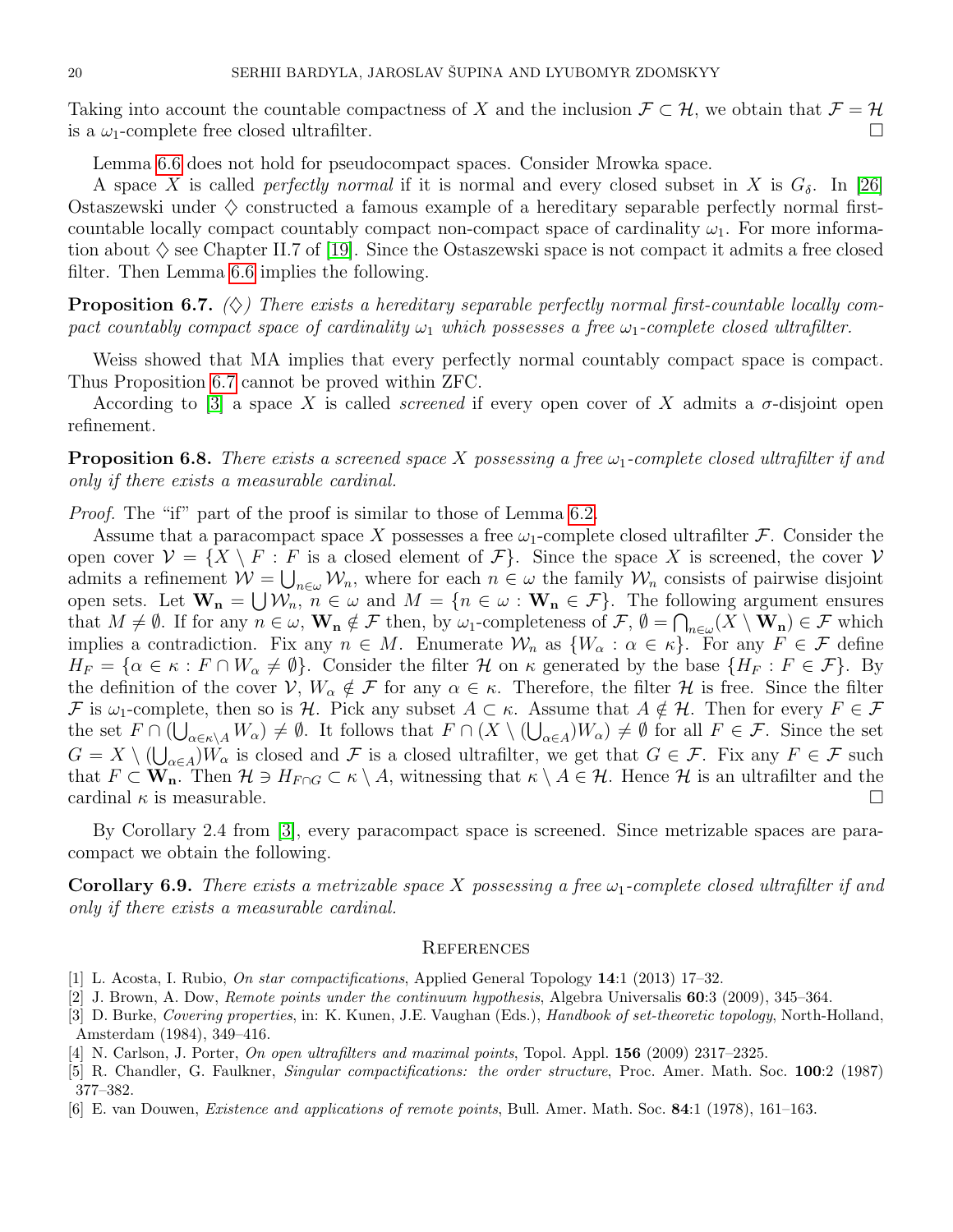- <span id="page-20-15"></span>[7] E. van Douwen, Remote points, Dissertationes Math. 188 (1981), 1–45.
- <span id="page-20-24"></span>[8] E. van Douwen, The integers and topology, in: K. Kunen, J.E. Vaughan (Eds.), Handbook of set-theoretic topology, North-Holland, Amsterdam (1984), 111–167.
- <span id="page-20-16"></span>[9] A. Dow, *Remote points in spaces with*  $\pi$ -weight  $\omega_1$ , Fund. Math. **124** (1984), 197–205.
- <span id="page-20-17"></span>[10] A. Dow, A separable space with no remote points, Trans. Amer. Math. Soc.  $312:1$  (1989), 335–353.
- <span id="page-20-18"></span>[11] A. Dow, T. Peters, *Products and remote points: examples and counterexamples*, Proc. Amer. Math. Soc. 104:4 (1988), 1296–1304.
- <span id="page-20-19"></span>[12] A. Dow, T. Peters, Game strategies yield remote points, Topology Appl. 27:3 (1987), 245–256.
- <span id="page-20-0"></span>[13] R. Engelking, General topology, Revised and completed ed., Berlin, Heldermann, 1989.
- <span id="page-20-23"></span>[14] S. Franklin, M. Rajagopalan, Some examples in topology, Trans. Amer. Math. Soc., 155:2 (1971), 305-–314.
- <span id="page-20-2"></span>[15] M. Girou, *Properties of locally H-closed spaces*, Proc. Amer. Math. Soc. 113:1 (1991) 287–295.
- <span id="page-20-22"></span>[16] H. Herrlich, *Essential extensions of Hausdorff spaces*, Applied Categorical Structures 2 (1994) 101–105.
- [17] Jech, T. Set theory. The third millennium edition, revised and expanded. Springer Monographs in Mathematics. Springer-Verlag, Berlin, 2003.
- [18] M. Koushesh, Compactification-like extensions, Dissertationes Math. 476 (2011), 1–88.
- <span id="page-20-1"></span>[19] K. Kunen, Set Theory, Studies in Logic and Foundations of Mathematics, Vol. 102, Amsterdam: North-Holland, 1980.
- <span id="page-20-12"></span>[20] C. T. Liu, The  $\alpha$ -closure  $\alpha X$  of a topological space X, Proc. Amer. Math. Soc. 22:3 (1969), 620–624.
- [21] J. Mack, M. Rayburn, R. Woods, Lattices of topological extensions, Trans. Amer. Math. Soc. 189 (1974), 163–174.
- [22] F. Mendivil, Function algebras and the lattice of compactifications, Proc. Amer. Math. Soc.  $127:6$  (1999), 1863–1871.
- <span id="page-20-9"></span>[23] D. Mooney, Spaces with unique Hausdorff extensions, Topology Appl. 61 (1995), 241–256.
- <span id="page-20-11"></span>[24] D. Mooney, *H-bounded sets*, Topology Proceedings  $18$  (1993), 195–207.
- [25] D. Mooney, T. Richmond, Cardinality and structure of semilattices of ordered compactifications, Annals of the New York Academy of Sciences 767:1 (1995), 188–193.
- <span id="page-20-25"></span>[26] A. Ostaszewski, On countably compact, perfectly normal spaces, J. Lond. Math. Soc., s2-14 no. 3, (1976) 505—516.
- <span id="page-20-10"></span>[27] J. Pelant, P. Simon, J. Vaughan, The smallest number of free closed filters, Fund. Math. 131 (1988), 215–221.
- <span id="page-20-3"></span>[28] J. Porter, *On locally H-closed spaces*, Proc. Lond. Math. Soc. **s3-20**:2 (1970), 193-204.
- <span id="page-20-4"></span>[29] J. Porter, C. Votaw, H-closed extensions I, Topology Appl. 3:3 (1973), 211–224.
- [30] J. Porter, C. Votaw, H-closed extensions II, Trans. Amer. Math. Soc. 202 (1975), 193–209.
- <span id="page-20-5"></span>[31] J. Porter, J. Vermeer, R.G. Woods, *H-closed extensions of absolutes*, Houston J. Math. 11:1 (1985), 109–120.
- <span id="page-20-6"></span>[32] J. Porter, R.G. Woods, *Extensions of Hausdorff spaces*, Pacific J. Math. **103**:1 (1982), 111–134.
- [33] J. Porter, R.G. Woods, *Extensions and Absolutes of Hausdorff spaces*, New York, Springer, 1988.
- <span id="page-20-13"></span>[34] E. Pytkeev, A. Chentsov, Open ultrafilters and separability with the use of the operation of closure, Proc. Stekl. Inst. Math. 299 (2017), 177–190.
- <span id="page-20-14"></span>[35] E. Pytkeev, A. Chentsov, Some properties of open ultrafilters, Izv. Inst. Mat. Inform. Udmurt. Univ. 46:2 (2015), 140–148.
- [36] T. Richmond, *Posets of ordered compactifications*, Bull. Austral. Math. Soc. 47 (1993), 59–72.
- <span id="page-20-7"></span>[37] K. Srivastava, On singular H-closed extensions, Proc. Amer. Math. Soc.  $120:1$  (1994), 295–300.
- <span id="page-20-20"></span>[38] J. Terasava, On the non-normality of  $\beta X \setminus \{p\}$  for non-discrete spaces, Topology Proc. 27:1 (2003), 335–344.
- <span id="page-20-8"></span>[39] M. Tikoo, *Remainders of H-closed extensions*, Topology Appl. **23**:2 (1986), 117–128.
- <span id="page-20-21"></span>[40] A. Veksler, Maximal nowhere dense sets and their applications to problems of existence of remote points and of weak P-points, Mathematische Nachrichten 150 (1991), 263–275.
- [41] J. Vermeer, *Closed subspaces of H-closed spaces*, Pacific J. Math. **118**:1 (1985), 229–247.
- [42] W. Weiss, Countably Compact Spaces and Martin's Axiom, Can. J. Math. 30:2 (1978), 243–249.

UNIVERSITÄT WIEN, INSTITUT FÜR MATHEMATIK, KURT GÖDEL RESEARCH CENTER, WIEN, AUSTRIA. Email address: sbardyla@yahoo.com

 $URL: \text{http://www.logic.univie.ac.at/~bardylas55/})$ 

INSTITUTE OF MATHEMATICS, P.J. ŠAFÁRIK UNIVERSITY IN KOŠICE, SLOVAKIA Email address: jaroslav.supina@upjs.sk  $URL:$  https://umv.science.upjs.sk/supina/index.html